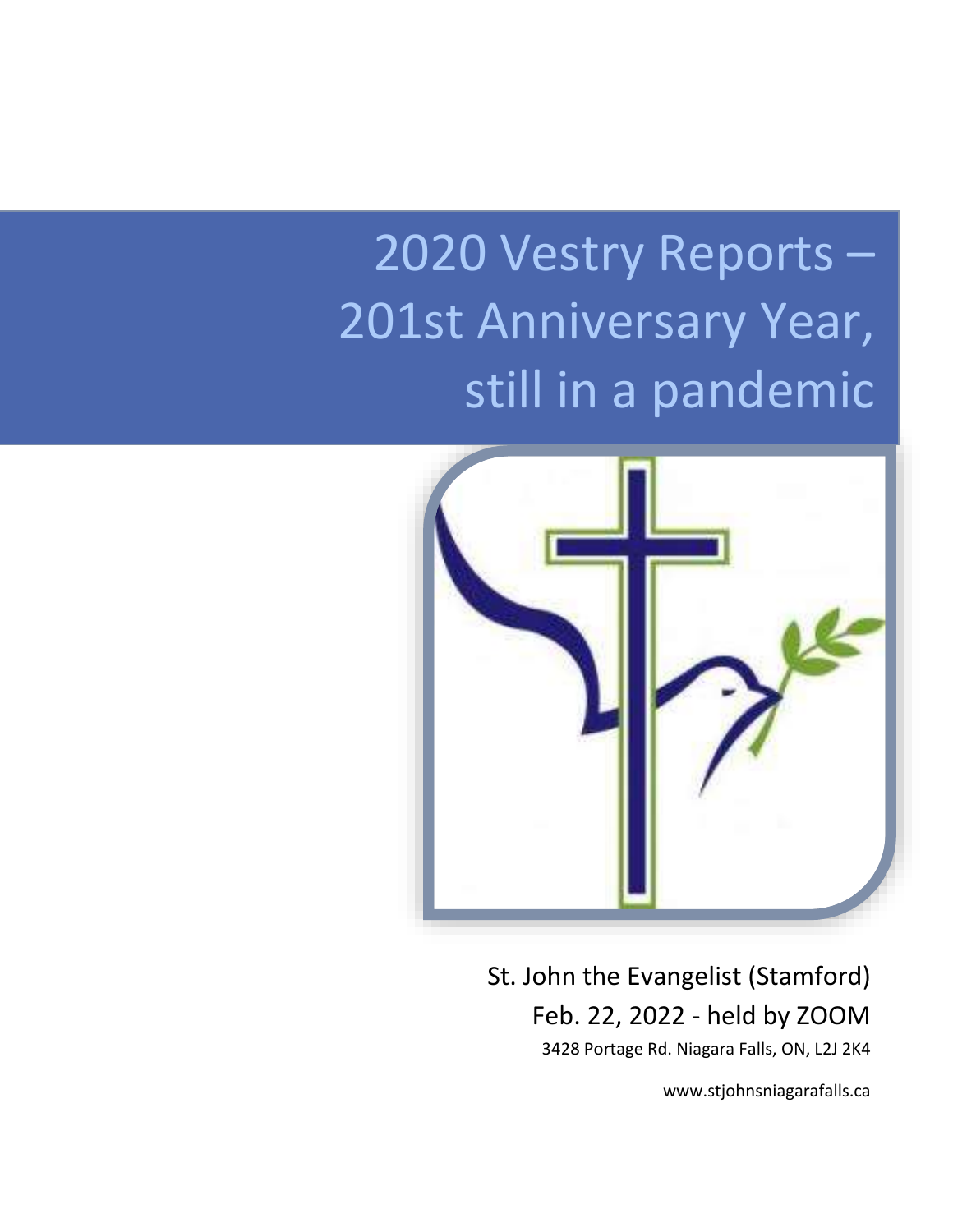# **Contents**

| Table of Contents                                                           | pg. 1 |
|-----------------------------------------------------------------------------|-------|
| Priest in Charge's Report                                                   | pg. 3 |
| Minutes of Annual Vestry Meeting – Feb. 22, 2021                            | pg. 5 |
| Minutes of Special Vestry Meeting – Dec. 1, 2021 – re Bee Montessori School | pg. 7 |

# **Section A**

| <b>Statistical Report for 2022</b>                     | pg. 9  |
|--------------------------------------------------------|--------|
| From the Parish Records: Baptisms, Marriages, Funerals | pg. 10 |
| People's Warden's Report                               | pg. 11 |
| Rector's Warden's Report                               | pg. 11 |
| Parish Administrator's Report                          | pg. 12 |
| Parish Council Report                                  | pg. 13 |
| <b>Volunteers Report</b>                               | pg. 14 |

# **Section B**

| <b>Evangelism &amp; Community Outreach Reports:</b>                       |        |
|---------------------------------------------------------------------------|--------|
| <b>Advent Giving Tree</b>                                                 | pg. 14 |
| <b>Project SHARE</b>                                                      | pg. 15 |
| Various Outreaches: Dental Bus, Moon Time Sisters Collection, St. Georges |        |
| Breakfast Programs Red Jam Collection, Elections Canada polling stations  | pg. 15 |

# **Worship Reports:**

| Worship Vestry Report | pg. 16 |
|-----------------------|--------|
| Music Ministry        | pg. 16 |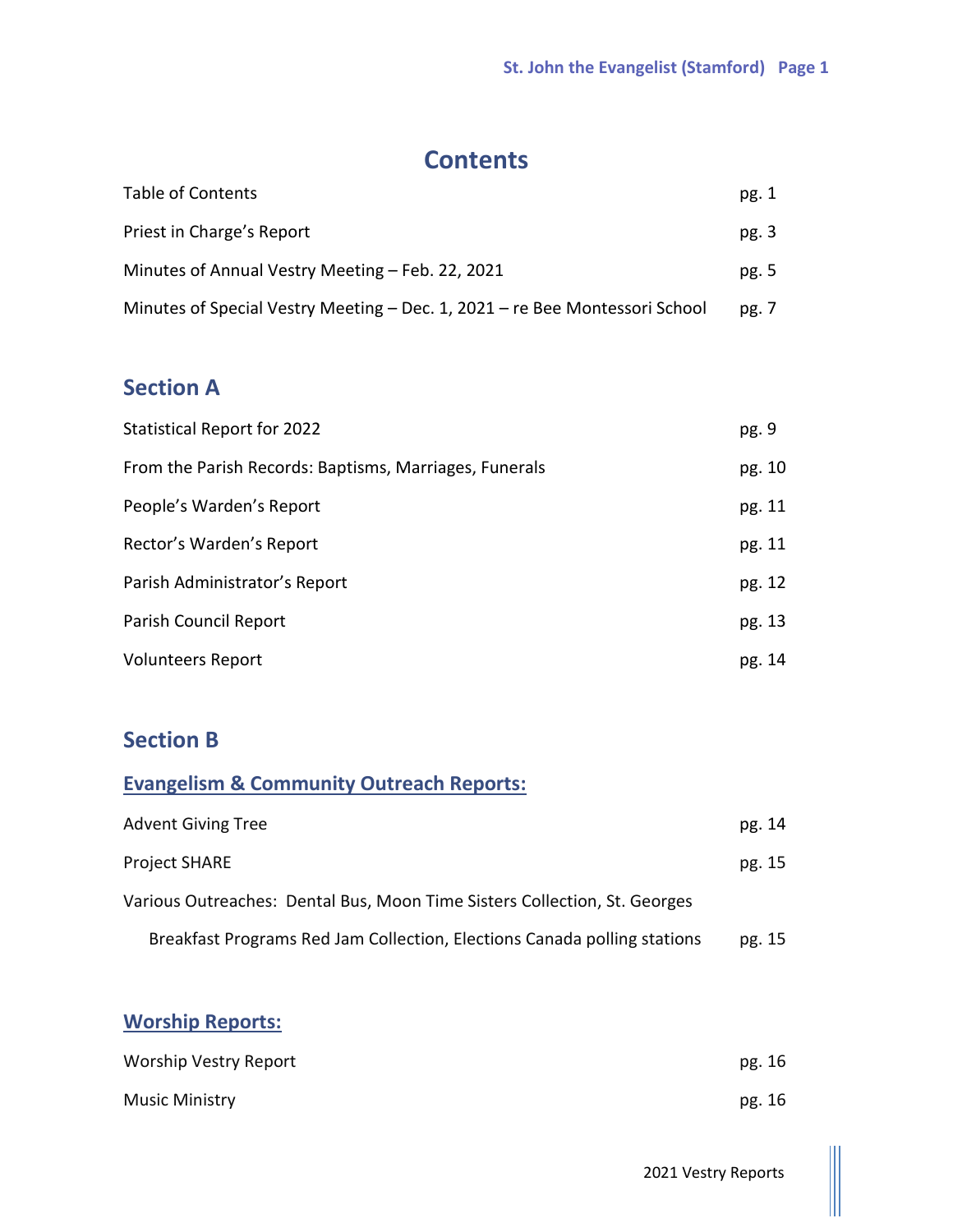# **Parish Fellowship & Events Reports:**

| Online Christmas Bazaar | pg. 17 |
|-------------------------|--------|
| Widows Support Group    | pg. 17 |

# **Section C**

# **User Group Reports:**

| None this year due to Covid-19 Pandemic Closures | pg. 18 |
|--------------------------------------------------|--------|
|--------------------------------------------------|--------|

# **Section D**

# **Financial Reports:**

| <b>Endowment Fund</b> | pg. 18 |
|-----------------------|--------|
| Income Statement      | pg. 19 |
| <b>Balance Sheet</b>  | pg. 21 |
| Budget for 2022       | pg. 22 |

# **Section E – Vestry Meeting February 22, 2022**

| <b>Agenda for Vestry Meeting</b> | pg. 23 |
|----------------------------------|--------|
|                                  |        |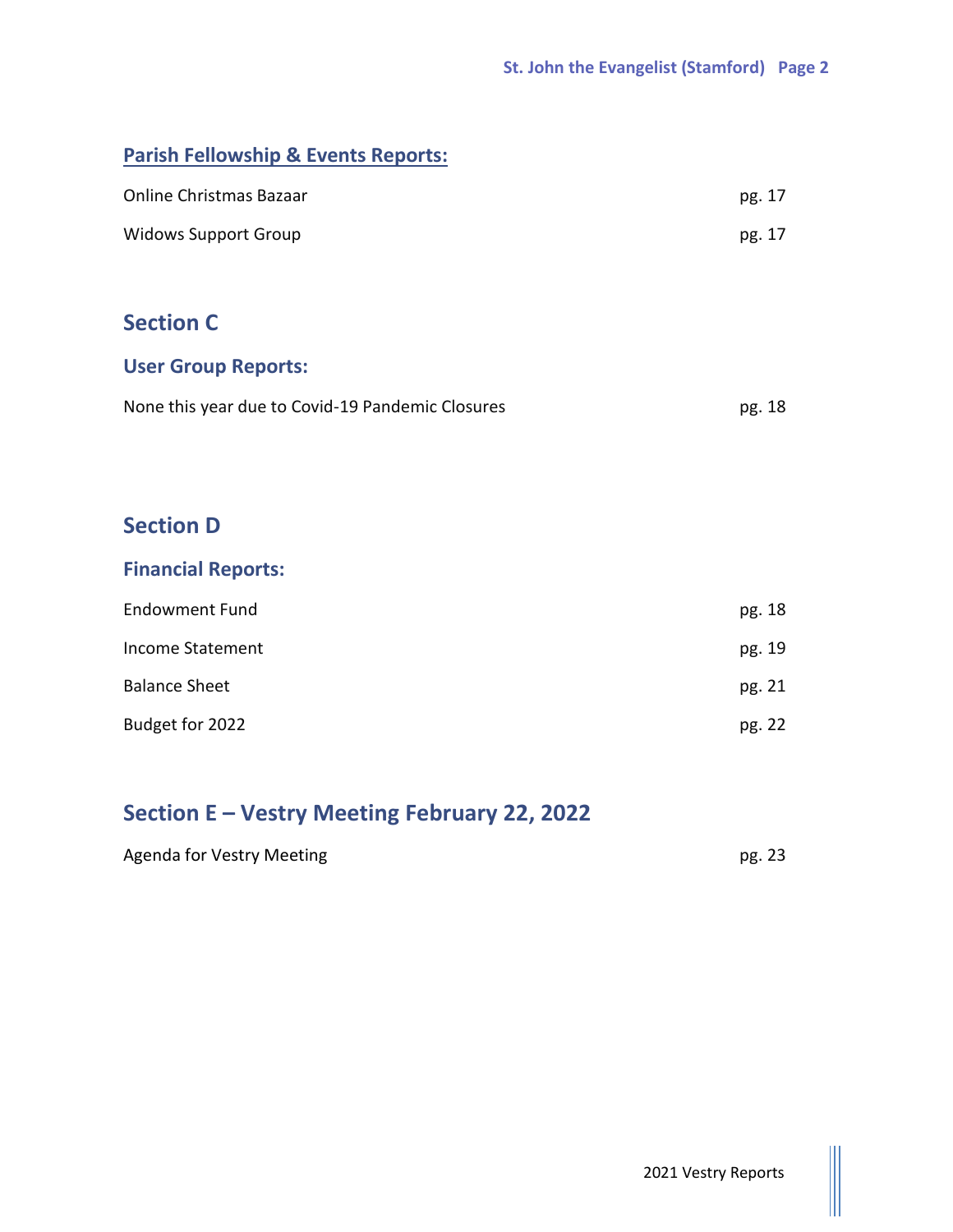#### **Priest in Charge's Report to St. John's Vestry 2022**

As I reflect on the past year let me begin with a quote from Henri Nouwen which I believe sums up, at least in part, what the pandemic has done to us, it is titled "Are You Home?"

"Today worry means to be occupied and preoccupied with many things, while at the same time being bored, resentful, depressed, and very lonely. I am not trying to say that all of us are worried in such an extreme way all the time. Yet there is little doubt in my mind that the experience of being filled yet unfulfilled touches most of us to some degree at some time. In our highly technological and competitive world, it is hard to avoid completely the forces that fill up our inner and outer space and disconnect us from our innermost selves, our fellow human beings, and our God.

One of the most notable characteristics of worry is that it fragments our lives. The many things to do, to think about, to plan for, the many people to remember to visit, or to talk with, the many causes to attack or defend, all these pull us apart and make us lose our center. Worrying causes us to be "all over the place," but seldom at home. One way to express the spiritual crisis of our time is to say that most of us have an address but cannot be found there."

What may be most remarkable about that quote is that it was written long before the pandemic struck! And the final sentence really hit home to me given that the church has been closed for worship for so much of the past two years, "most of us have an address but cannot be found there." We have a home at St. John's, at 3428 Portage Road in Niagara Falls, but the pandemic has kept us away from it, from one another, and maybe from our faith and God.

With thanks to our Wardens, Lil, Judy and Karen to Val Clarke and the many of you who have remained faithful in your stewardship of the church we have a home fire still burning at St. John's. It is my most profound hope and prayer that we will soon gather again for worship and community at St. John's. That we will all be home, together again in church!

This summer will mark my  $4<sup>th</sup>$  anniversary at St. John's and to be honest it feels like I have just started. The starts and stops in our gathering together has not helped in building momentum and a sense of direction. To quote Nouwen again, "Worrying causes us to be all over the place but seldom at home."

I hope that we will all be able to worry less and find ourselves together more often at our home on Sundays at St. John's. I have no doubt that God has a dream for us and my prayer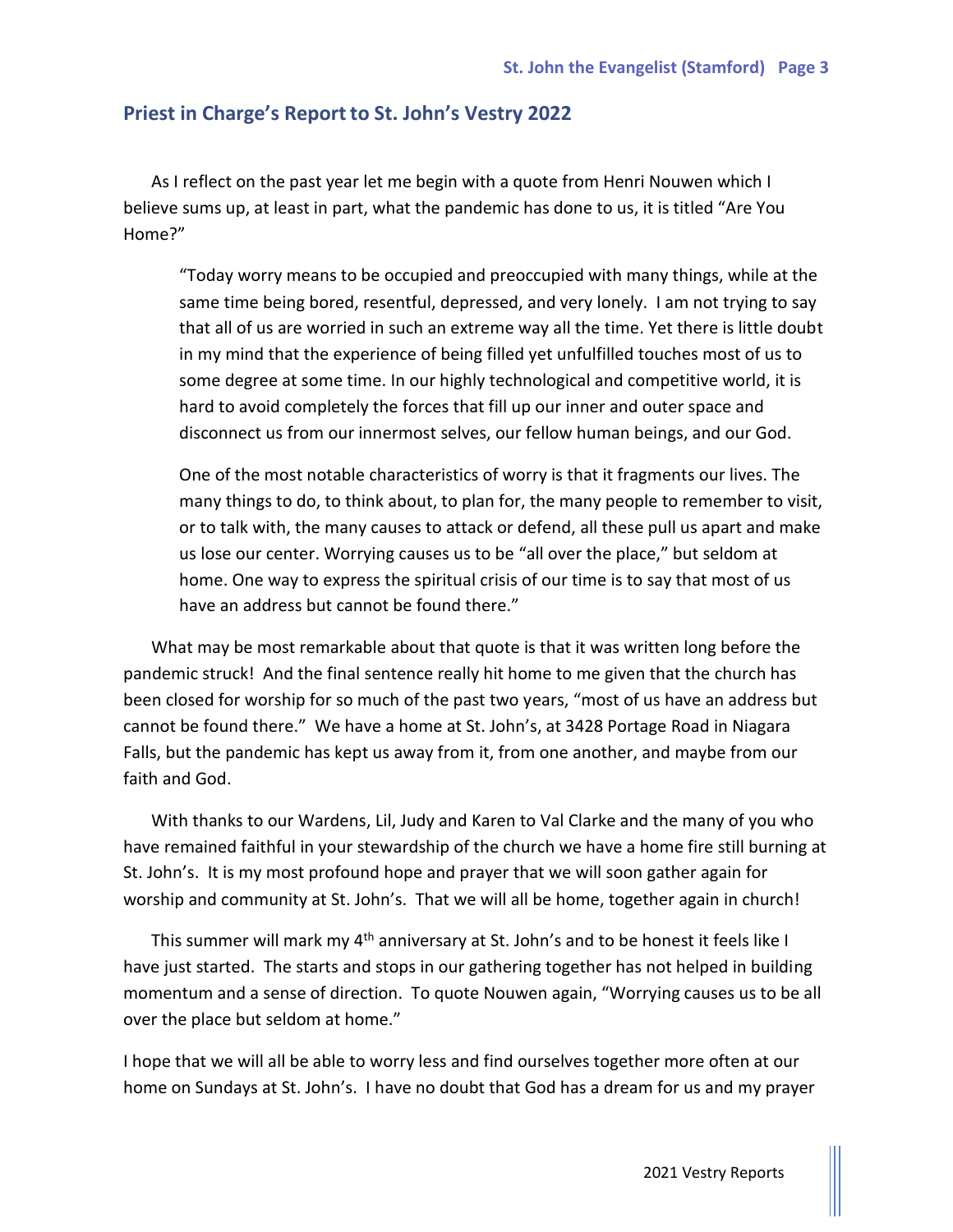for 2022 is that we will have the opportunity to gather with one another and to seek out that dream for St. John's.

Life has gone on at church over the past year and it is wonderful to be able to welcome Bee Montessori School to our building and community. They will begin to welcome children in March and our building will certainly be a busier place. The income from the school will also be a very welcome addition to our finances! Also new to St. John's is our caretaker Kristine Foster-Garbutt. Kristine will also being working for the school so we will see lots of her around the building! She has made a wonderful start and the building is wonderfully spotless!

It is a privilege to be a priest and even more so be the priest at St. John's. I look forward to the challenges and opportunities of this coming year as we begin once again to gather together to celebrate and live out our faith. We are so richly blessed with all that we need in one another, our beautiful building, and our faith tradition of Anglicanism that so richly informs and upholds us. Thank you for being a part of St. John's and our ministry together!

Your friend in Christ,

Markt

The Rev. Mark Gladding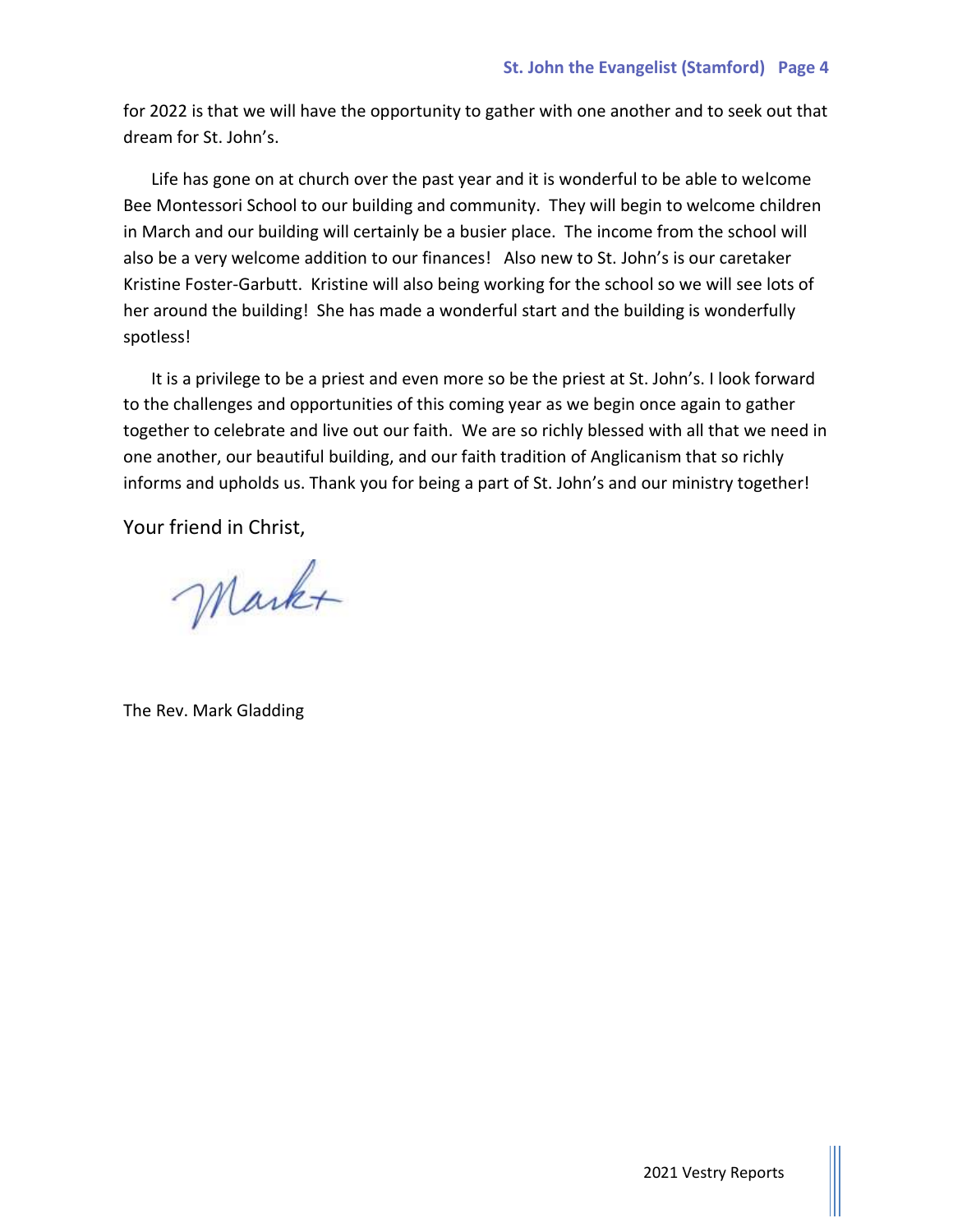# **St. John the Evangelist (Stamford), Niagara Falls Minutes of the Annual Vestry Meeting for the Year 2020 Held Monday February 22, 2021 via ZOOM**

- 1. **Call to Order**: The meeting was called to order by the Reverend Mark Gladding, Priest in Charge, at 7:05 p.m, with an Opening Prayer.
- 2. **Appointment of Vestry Clerk**: Val Clarke was appointed as Vestry Clerk.
- 3. **Establishment of Eligible Voting Members as per Canon 4.1:** Due to the Covid-19 pandemic, all Annual Vestry Meetings were required to be held by Zoom or a similar online platform in 2021. 16 people attended this Vestry Meeting via Zoom. A list of their names has been placed in the Vestry Book.
- 4. **Review and Acceptance of 2020 Minutes:** Moved by Gill Tucker, seconded by Arlene Adamson that the minutes be accepted as printed. CARRIED.
- 5. **Adoption of Reports**: Moved by Gill Tucker, seconded by Lynne Coull to adopt the reports. CARRIED.
- 6. **Remembering the Departed of St. John's:** We mourn the losses of the past year. The names, as printed on page 7 of the Vestry Reports Booklet, were read by Reverend Mark Gladding.
- 7. **Financial Statements for the year 2020**: St. John's ended the year with a modest surplus of \$1,786.53. We received \$22,000 in support from the Federal Government due to their COVID-19 benefits program, and it was a great help for wage subsidy. There was a big 'thank you' given to all Wardens, Rev. Mark, and to parishioners for their commitment to St. John's.

It was mentioned that this surplus will quickly disappear in January when we receive our biggest bills for the year in building costs and our annual insurance bill. It was moved by Carol Dec, seconded by Linda Knight to accept the Financial Statements as reported. CARRIED.

8. **St. John's Parish Budget for 2021:** If everything stays the same, and there is an uptick in parishioner support, we may be able to make the budget presented in the Vestry Reports booklet. The Federal Government wage subsidy will continue into 2021. We believe we 'should' end 2021 with a surplus of \$1,854.57. While the DM&M payment to the Diocese is scheduled to go up, we have put in an appeal, with a good chance of having it reduced.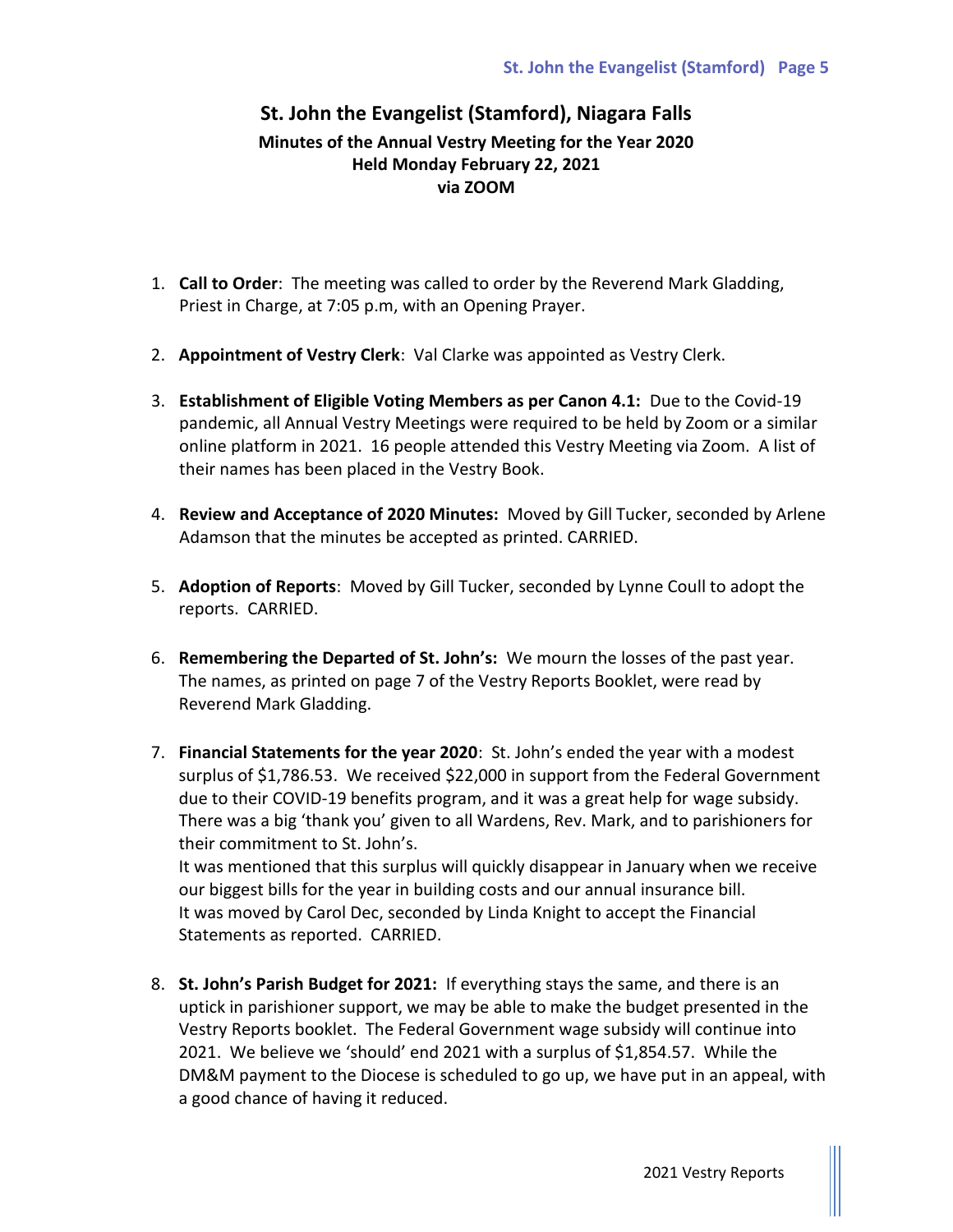At present, our boiler is broken. Rev. Mark outlined what happened and what is the issue. We will have more clarity soon on what option is feasible for repair, and we may need some fundraising to cover the cost.

Motion by Lil Booth, seconded by Melissa Bishop to adopt the 2021 budget. CARRIED.

#### 9. **Slate of Appointments and Elections for 2021:**

Wardens – Our current Wardens have agreed to continue. This means the slate remains:

Rector's Warden: Lil Booth

Deputy Rector's Warden: Karen James

People's Warden: Judy Giberson

Deputy People's Warden:John Sharpe\*

(*\*Note: John has submitted his resignation as Warden, but with the church being closed due to the pandemic, he has kindly agreed to remain in place until a replacement can be secured.)*

Synod Delegates: June Lumber will be in her second year of a two-year term. Karen James will be our second delegate.

An alternate delegate was not named.

Ongoing Parish Council Members: Gill Tucker and Arlene Adamson. Motion by Lynne Coull, seconded by Arlene Adamson to elect this proposed slate. CARRIED.

#### 10. **New Business:**

Resolution from the Diocese regarding Reduction of Single Use Plastics **–** The resolution was printed on page 25 of the Vestry Reports booklet. This has largely been our practice, and we will continue to do our best to fulfill it. Moved by Gill Tucker, seconded by Carol Dec. CARRIED.

Plaque**:** A plaque from the Mayor, giving thanks for our 200 years, has been put up. Newspaper article about our 200 years**:** Bernice Good suggested that we should have a picture in the newspaper to speak of our 200 years in this community. It was suggested that we need to have a celebration with the Bishop, and invite the newspaper, later in 2021.

We need a party**:** An outside garden party was suggested, for 2021 or 2022.

- 11. **Gratitude:** Thanks were expressed to everyone this year to keep us going. Our excellent Wardens have made it easy.
- 12. **Adjournment:** There was a motion to adjourn from Carol Dec. The meeting adjourned at 7:27 p.m.

*Minutes recorded and prepared by Val Clarke*

2021 Vestry Reports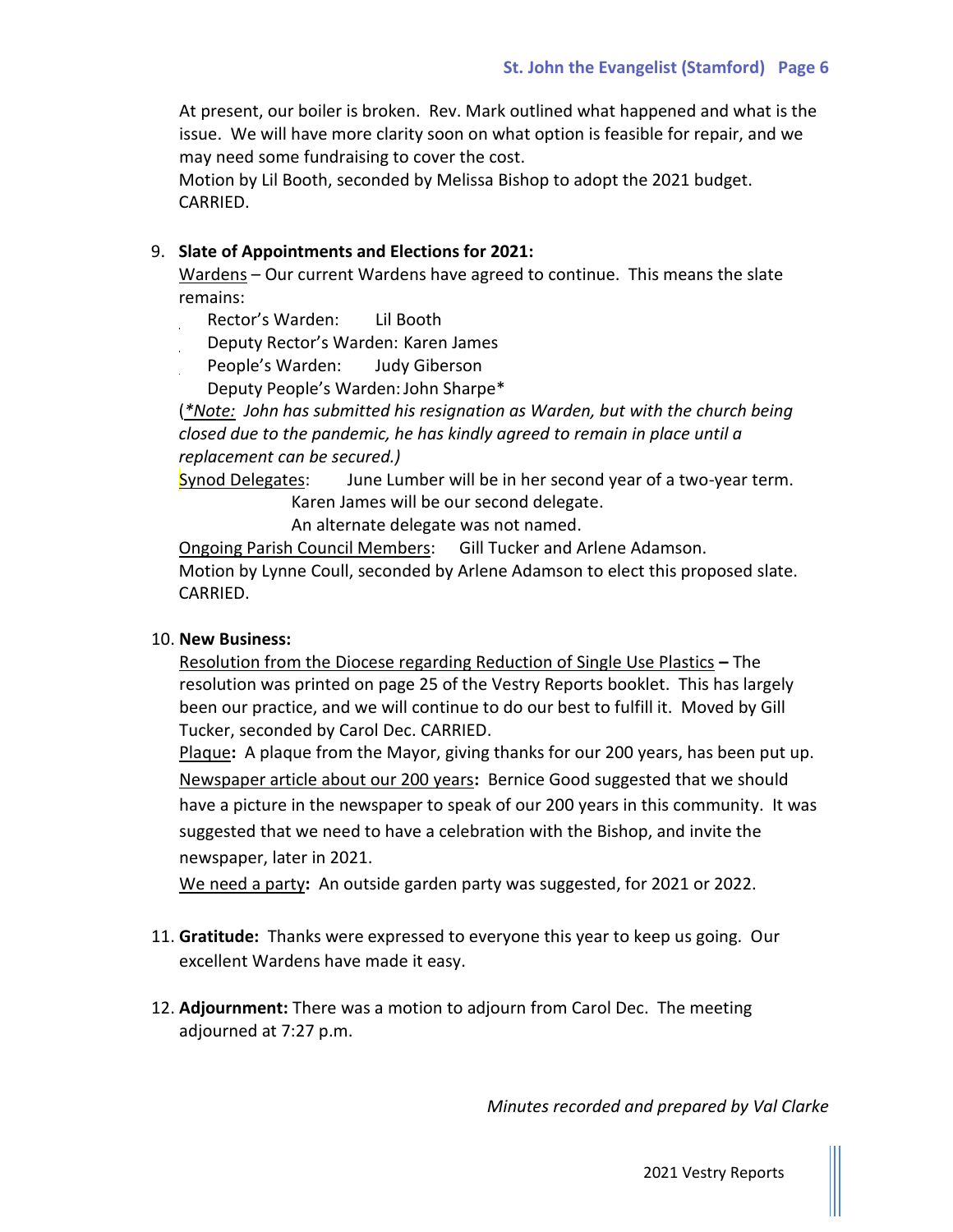#### **St. John the Evangelist (Stamford) Anglican Church, Niagara Falls**

## **Minutes of the Special Vestry Meeting held Wednesday Dec. 1, 2021 via ZOOM** *for the purpose of approving a motion to enter into a license agreement with Bee Montessori School*

- 1. **Call to Order**: The meeting was called to order by the Reverend Mark Gladding, Priest in Charge, at 7:09 p.m, with an Opening Prayer.
- 2. **Appointment of Vestry Clerk**: It was moved by Arlene Adamson that Val Clarke be appointed as Vestry Clerk. CARRIED
- 3. **Establishment of Eligible Voting Members as per Canon 4.1:** Due to the Covid-19 pandemic, all Vestry Meetings were required to be held by Zoom or a similar online platform in 2021. 15 people attended this Vestry Meeting via Zoom. A list of their names has been placed in the Vestry Book.
- 4. **Motion**. The following motion, previously emailed and with paper copies available at the church, was presented on the screen:

#### **BE IT RESOLVED**

**THAT this vestry authorizes the Incumbent and Churchwardens to consider and, if they deem it advisable, to approve leases, licenses, or space agreements of less than three years inclusive of all renewals AND THAT this authorization shall extend only to agreements that include the following**

**provisions:**

- **That the agreement may be terminated by St. John's Anglican Church (Stamford) upon sixty days' notice**
- **The lessee or licensee shall provide proof of liability insurance**
- **The lessee or licensee agrees to abide by the Sexual Abuse and Sexual Harassment policy of the Synod of Niagara;**

**AND THAT if there is any conflict between this resolution and any authorization or approval resulting from it, the Canons of the Diocese of Niagara, it is understood that the Canons shall prevail.**

The motion was moved by Eleanor Frost, and seconded by Jill Shupe.

Mark explained that this resolution came about because we were approached by 2 people wishing to start the Bee Montessori School. If this motion is approved, using the Diocesan process, the parish would enter into a license agreement with the school to use space in our church.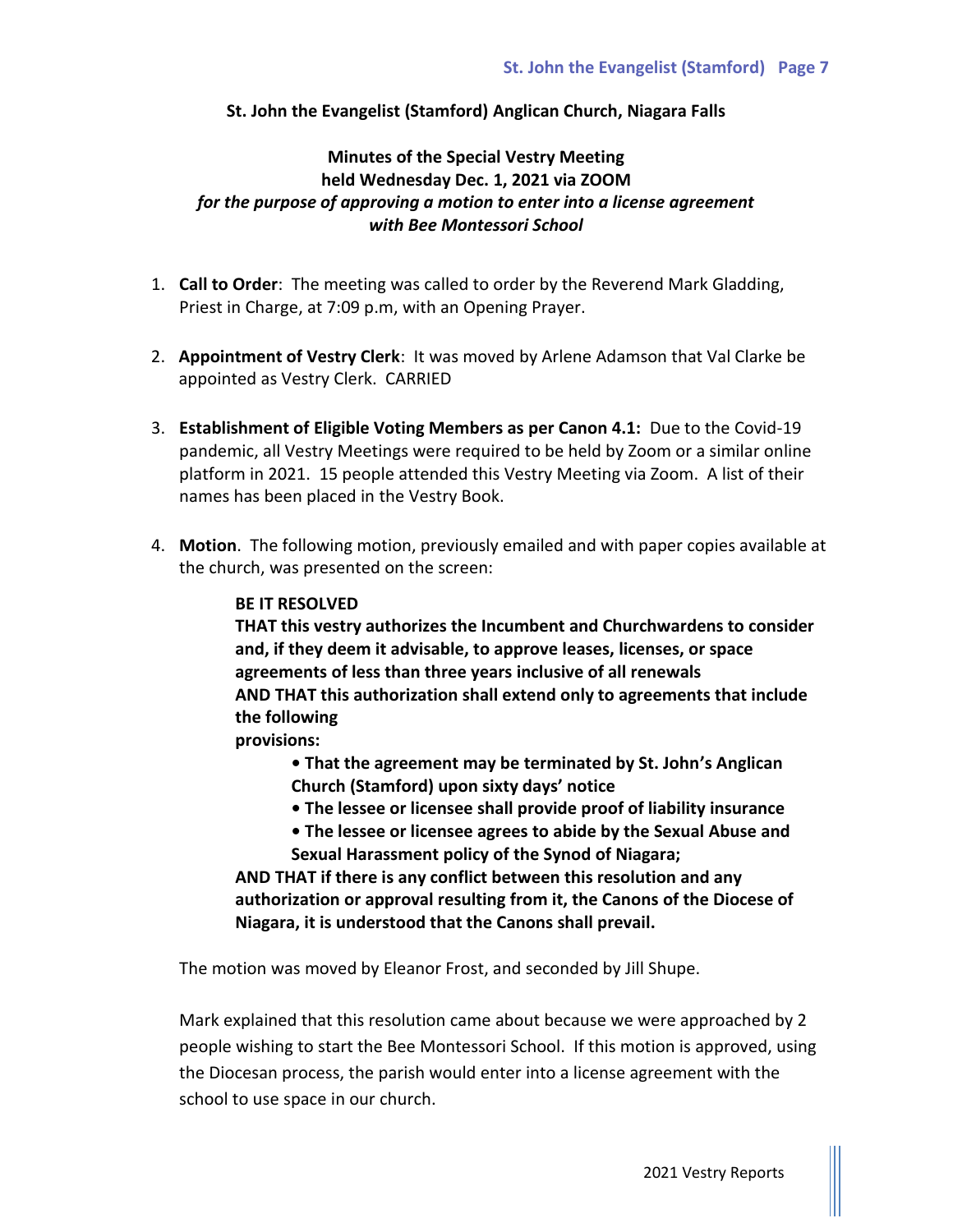A number of questions and answers followed. Initially the school would begin in our Nursery only. As it grows, they wish to be approved as a licensed Montessori School, and also obtain a daycare license. In the future, it could expand into the Youth Room, Craft Room, and even the Russell Room. The Gym could be used in inclement weather and for special events – being booked through the regular bookings process. Meals will be delivered by a caterer. They will use the kitchen for this purpose, but not cook there.

The men's room may need some renovation for a low/small toilet. The All-Gender wheelchair-accessible washroom will be available for older children or adults who require use of a standard toilet once the one in the men's room is replaced with a smaller one.

There was discussion about the rental fee. After consulting with St. David's in Welland with a similar setup, Mark said that it was suggested we start with an initial \$1,000 per month rental fee. After 3 years, we could move the monthly fee closer to market value.

Any renovations would be the responsibility of the school. They would also need to build a playground for the children.

Obviously, this would provide a steady income stream for the church. It was suggested that we might re-open the agreement after 2 years and renegotiate the monthly fee.

A question was raised regarding liability issues. How do we protect the church? Mark said that the Diocese has a boiler-plate license form that is comprehensive and approved by their legal consultants. In addition, the church has insurance, and the school would have insurance.

Mark said that he discussed with the teachers/founders if they would be willing to lead a Godly Play program for our parish children 2-3 times a year; the Godly Play program is based on the Montessori system. They were favourable about this idea. The Montessori system requires a teacher/child ration of 1 teacher to every 7 students.

There were no further questions or comments, so a vote was taken. **The motion was CARRIED unanimously.**

5. **Adjournment and Compline:** The meeting adjourned at 7:25 p.m. Everyone was invited to join in Compline online, as is our Wednesday evening custom during Covid-19.

*Minutes recorded and prepared by Val Clarke*

2021 Vestry Reports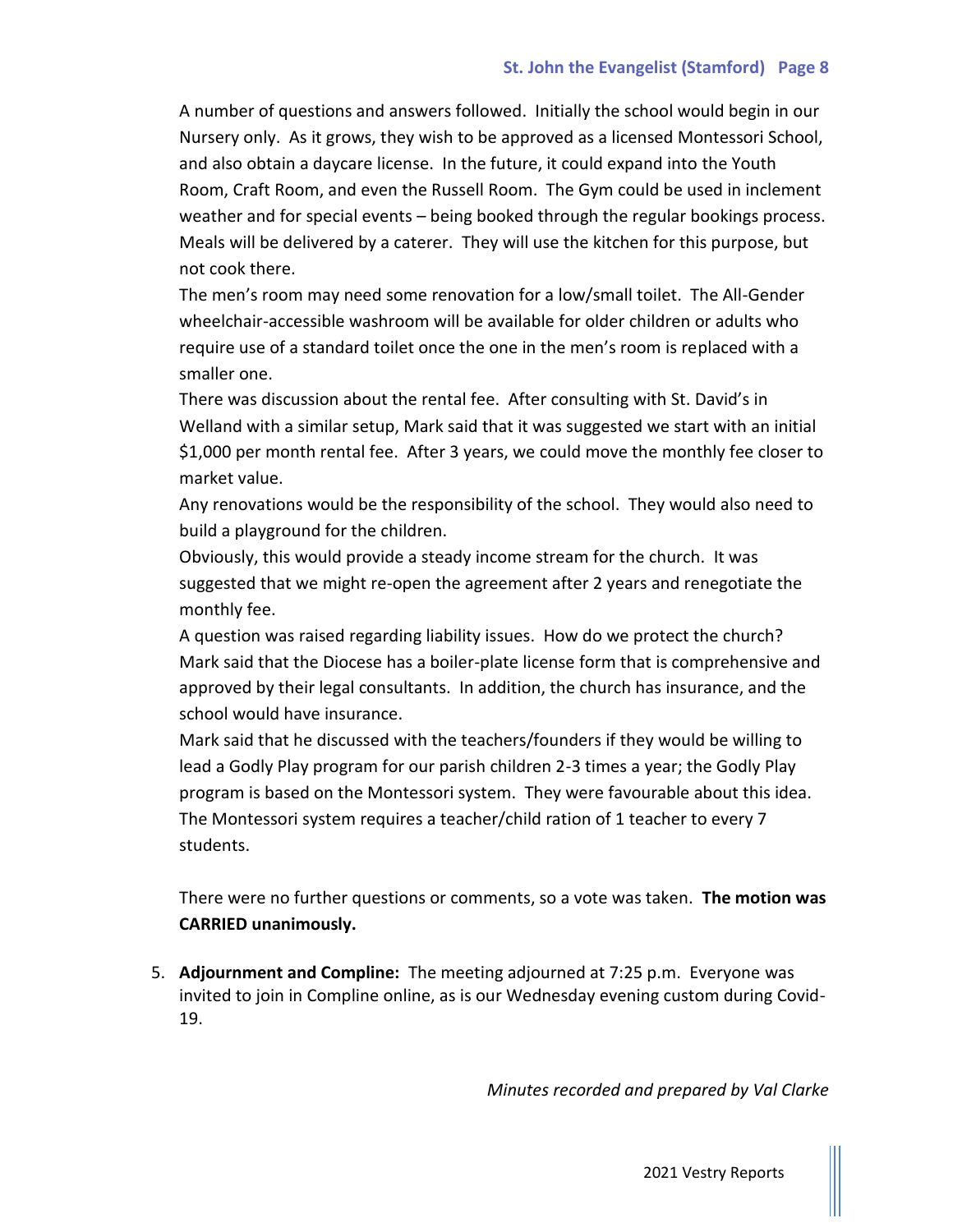# **SECTION A**

# **Statistical Report for 2020** *Submitted by Val Clarke*

|                                   | 2021         | 2020           | 2019           | 2018           | 2017           | 2016           | 2015           |
|-----------------------------------|--------------|----------------|----------------|----------------|----------------|----------------|----------------|
| <b>Number of households</b>       | 121          | 202            | 200            | 206            | 218            | 223            | 219            |
| <b>Envelopes used</b>             | 25           | 35             | 29             | 45             | 57             | 72             | 72             |
| <b>Pre-Authorized Payments</b>    | 42           | 47             | 52             | 51             | 55             | 56             | 59             |
| <b>Identifiable Contributors</b>  | 27           | 30             | 60             | 96             | 112            | 128            | 132            |
|                                   | (totaling    | (totaling      | (totaling      |                |                |                |                |
|                                   | 94)          | 112)           | 141)           |                |                |                |                |
| <b>Baptized</b>                   | $\mathbf{1}$ | 3              | $\overline{4}$ | 5              | 6              | 5              | $\overline{2}$ |
| <b>Confirmed</b>                  | $\pmb{0}$    | $\mathbf 0$    | $\mathbf 0$    | $\overline{2}$ | $\pmb{0}$      | $\mathbf 0$    | 3              |
| <b>Marriages &amp; Renewal of</b> | $\mathbf{1}$ | $\mathbf{1}$   | $\overline{0}$ | 3              | $\mathbf{1}$   | 5              | 12             |
| <b>Vows</b>                       |              |                |                |                |                |                |                |
| <b>Funerals</b>                   | 8            | $\overline{4}$ | $\overline{7}$ | 37             | 67             | 100            | 111            |
| <b>Average Weekly</b>             | 16 in-       | 43 **          | 68             | 76             | 84             | 95             | 90             |
| <b>Attendance</b>                 | person +     | ** open        |                |                |                |                |                |
|                                   | 64 online    | only 25        |                |                |                |                |                |
| 2021 Note: for the first 7        | weekly $=$   | Sundays        |                |                |                |                |                |
| months when there was             | $***$<br>80  | in 2020        |                |                |                |                |                |
| no congregation present,          |              | due to         |                |                |                |                |                |
| 5 people were present             |              | pandemic       |                |                |                |                |                |
| recording the Sunday              | ** NOTE:     |                |                |                |                |                |                |
| service.                          | open         |                |                |                |                |                |                |
|                                   | only 21      |                |                |                |                |                |                |
| If you only average the           | Sundays      |                |                |                |                |                |                |
| in-person weekly August           | in 2021      |                |                |                |                |                |                |
| to Dec attendance = $32$          | due to       |                |                |                |                |                |                |
|                                   | pandemic     |                |                |                |                |                |                |
|                                   |              |                |                |                |                |                |                |
| <b>Average Weekly</b>             | 32           | 41             | 64             | 72             | 80             | 94             | 84             |
| <b>Communicants (when</b>         |              |                |                |                |                |                |                |
| open)                             |              |                |                |                |                |                |                |
| <b>Average Mid-Week</b>           | $6$ (on      | Not held       | 6              | $\overline{7}$ | $\overline{4}$ | $\overline{4}$ | 6              |
| <b>Attendance</b>                 | Zoom)        |                |                |                |                |                |                |
| Person's Eligible to Vote         | 94           | 112            | 141            | 96             | 112            | 128            | 132            |
| at Vestry                         |              |                |                |                |                |                |                |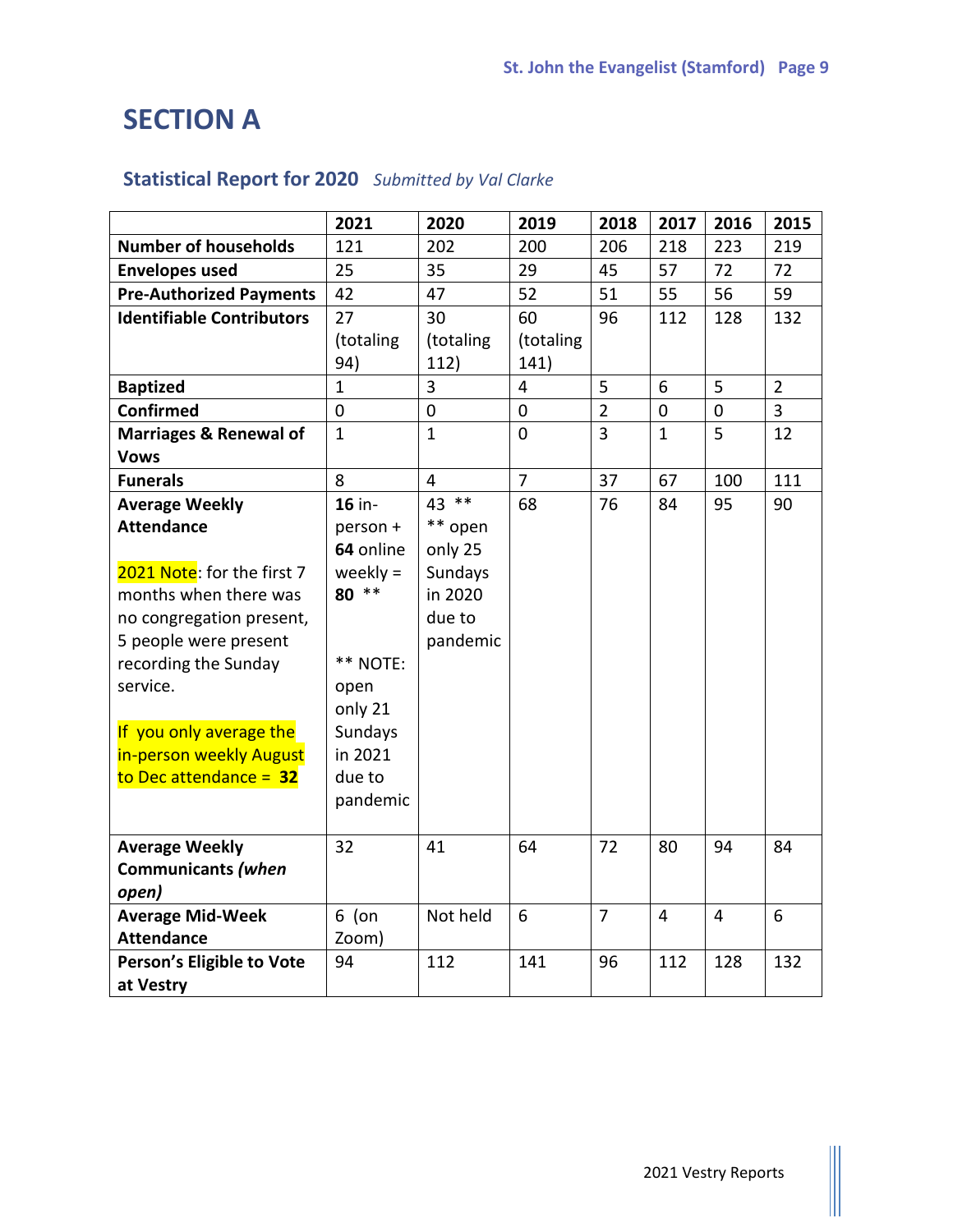# **From the Parish Records** *Submitted by Val Clarke*

*We welcomed the following into Christ's fellowship through Baptism:*

Charlotte Ann Hawken

#### *We rejoiced with this couple who began a new life together in Holy Matrimony:*

Susan Anderson & Craig Bradley

#### *We remember those who have died in the peace of Christ*

including the following parishioners:

Barry Kington, Helen Christie, Diane & Gus Bradley,

Gloria Clayton, June Graham, Joan Jack, Roger St. Amour



2021 Vestry Reports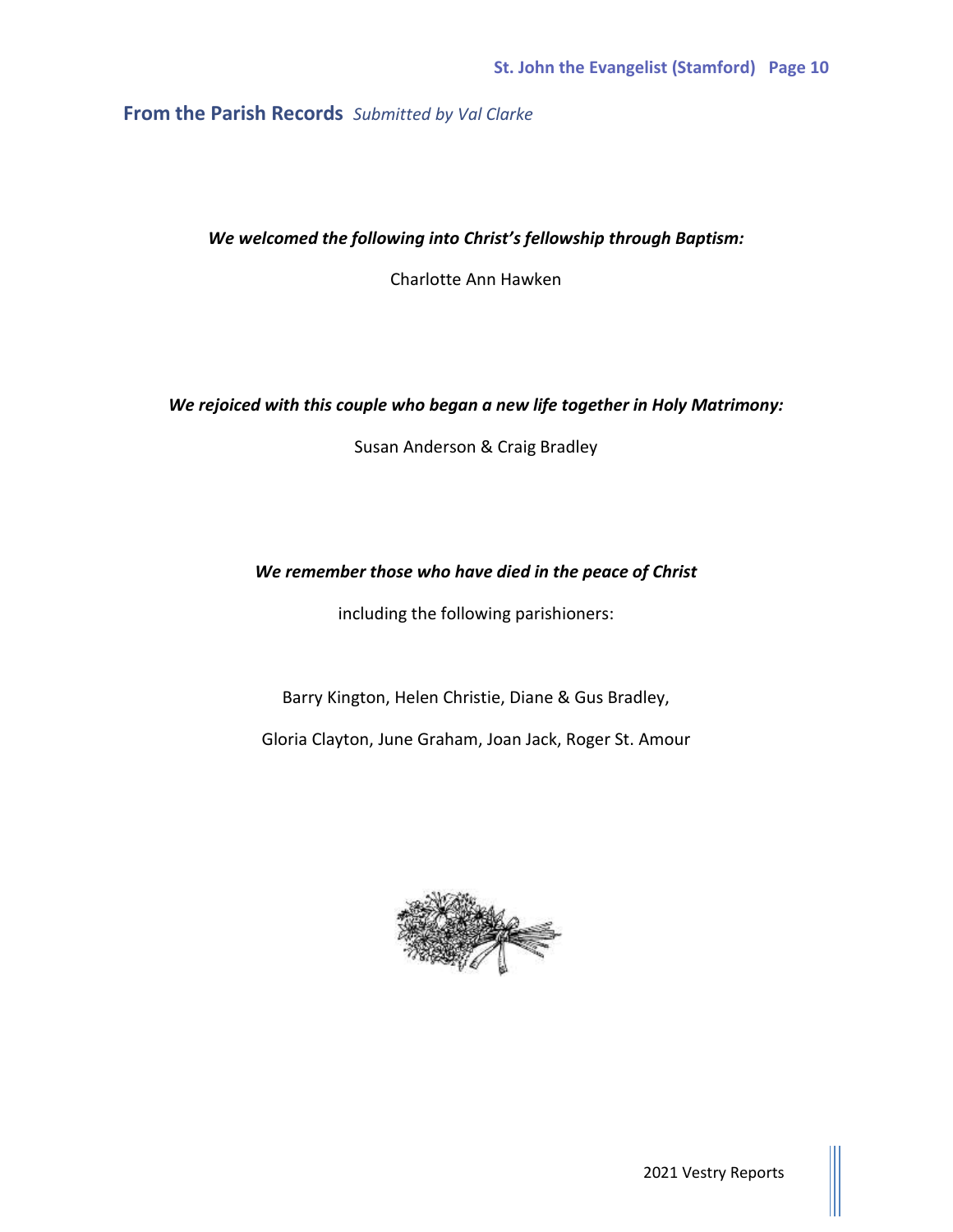# **People's Warden Report** *Submitted by Judy Giberson*

As we welcomed 2021, Covid 19 remained an unwelcome presence. Our lives have been upended in so many ways. As our regular worship services could not continue, we carried on with Facebook. Although our doors remained closed to "normal" routines, the church was not idle. Rev. Mark and the wardens held a phone blitz in the spring, trying to reach as many of you as possible.

Once again our gardens were lovingly attended, rewarding passersby with a beautiful display of blooms; tremendous thanks go to Lil Booth and Karen James for countless hours volunteering to care for these gardens and grounds. Paint jobs were done both inside and outside the building. Unfortunately, spring rains exposed leaks in the church roof, requiring more bus pans and basins than we had! Through the generosity of a parishioner that problem was resolved. I did my own little happy dance the day I pulled in to see the roofers at work.

When we were able to resume services in August, it was again without our coffee hour. Remaining confident that at some point there will again be coffee and conversation following our Sunday worship, another parishioner has generously paid to have a dishwasher installed in the kitchen. That will make cleanup so much easier and reduce the number of "dishpan hands" endured by the hosts.

It was disappointing for everyone to have to close to in-person worship just before Christmas. We look forward to the day we can reopen and welcome you back. Until then we thank you for your continuing support and pray that you remain safe.

## **Rector's Warden Report** *Submitted by Lil Booth*

The year 2021 proved to be another trying year for St. John the Evangelist as we found ourselves still in the middle of the pandemic.

Many of our events had to be cancelled due to the pandemic including in church services. We were able to do some services in the church.

Reverend Mark helped us to navigate through these times. Reverend Mark put services together and organized the filming so you could watch in the comfort of your own homes when you were unable to attend church.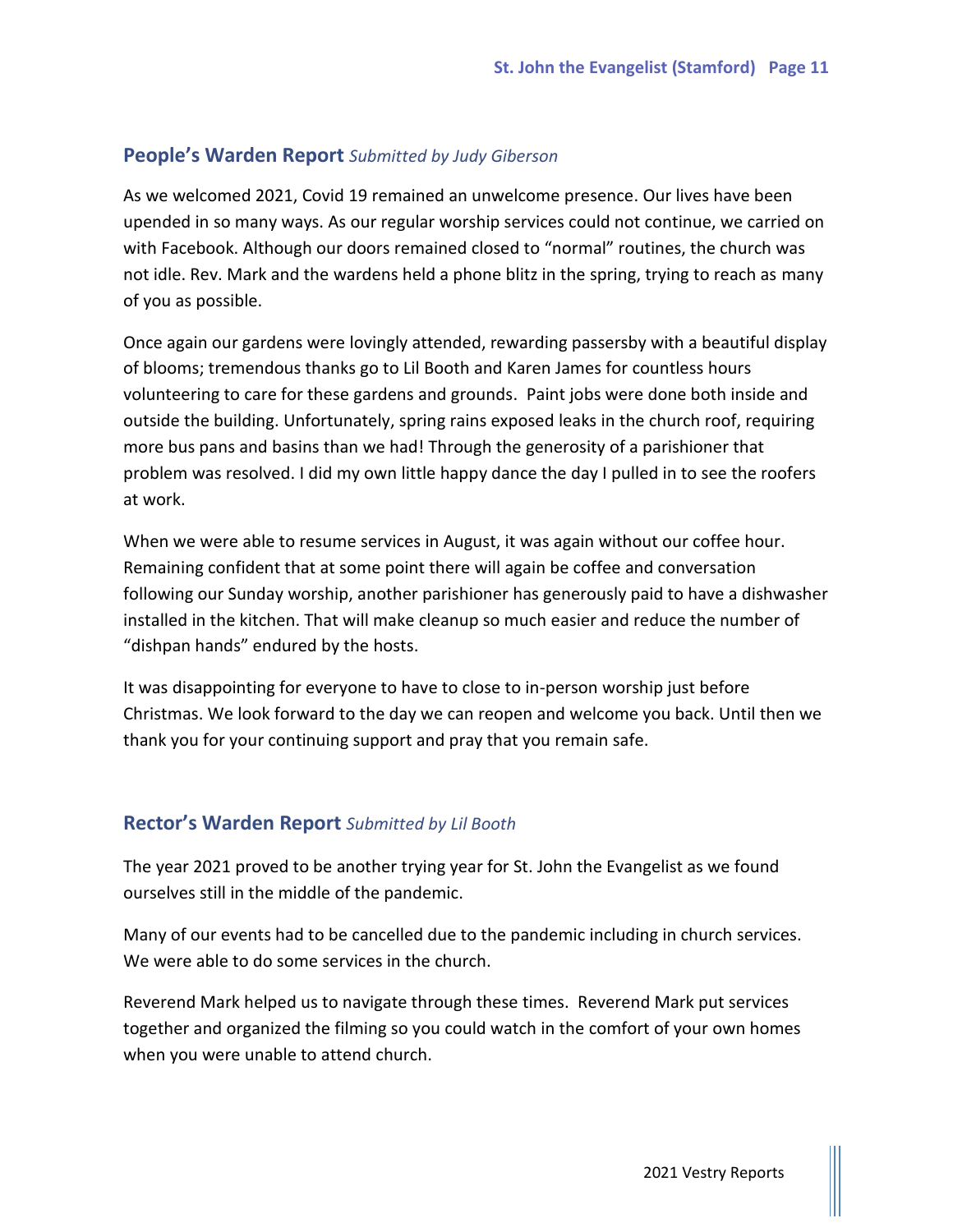We did manage to do our Online Bazaar again this year. Much thanks go to Karen James for setting up the web page and photographing items. I would like to thank all who donated to this fund raiser and giving of their time to make this successful.

Our new adventure begins soon with the setting up of the Montessori School in the building. The rooms have been prepared for the School to move in. Thank you to all who helped to accomplish these tasks. We are very excited for the ladies to start teaching and using space that hasn't been used for a long time. It will be great to have young people in our building again. Amanda and Rebecca are very excited and grateful to the church for allowing the opportunity to start their school here. It will accommodate families in Niagara Falls who wish to send their little ones to this school.

The furniture from the Russell Room has been moved into the chapel and makes this room look cozy and welcoming. The tables from the other rooms have been moved downstairs thanks to Reverend Mark.

We welcomed a new cleaner at the beginning of 2022. Her name is Kris and she will be an asset to the building.

Thank you to Reverend Mark, Canon Howard and Karen James for preparing and doing the weekly services. Thank you to Karen and Judy for all you both do in your role as wardens. Thank you to Val, Mary our envelope secretary and Hallie our bookkeeper for all they do.

I would like to thank all of you for supporting the church in your givings and many other things you do.

Hopefully this pandemic will end soon and we can all gather and worship together

# **Parish Administrator's Report** *Submitted by Val Clarke*

It has been an unbelievable year yet again. While the office was open Tues-Thursday throughout the entire year, we were only able to have 21 Sundays of in-person worship services, starting in August, but stopping just before Christmas Eve.

As I scan my daily agenda record book for 2021, I am reminded of the regular and unusual things that kept the office going – phone calls, emails, bills coming in, repair & inspection people coming into the building to do their work, requests from Corporation, Diocesan communication & statistics, liturgy prep, online communications with parishioners & alternate ways of contacting those without email, Announcements, folks requesting info access to the Columbarium (*which I can't provide; they need to go through Fairview Cemetery*), a fall election & being open for 4 days of advance polling as well, a new initiative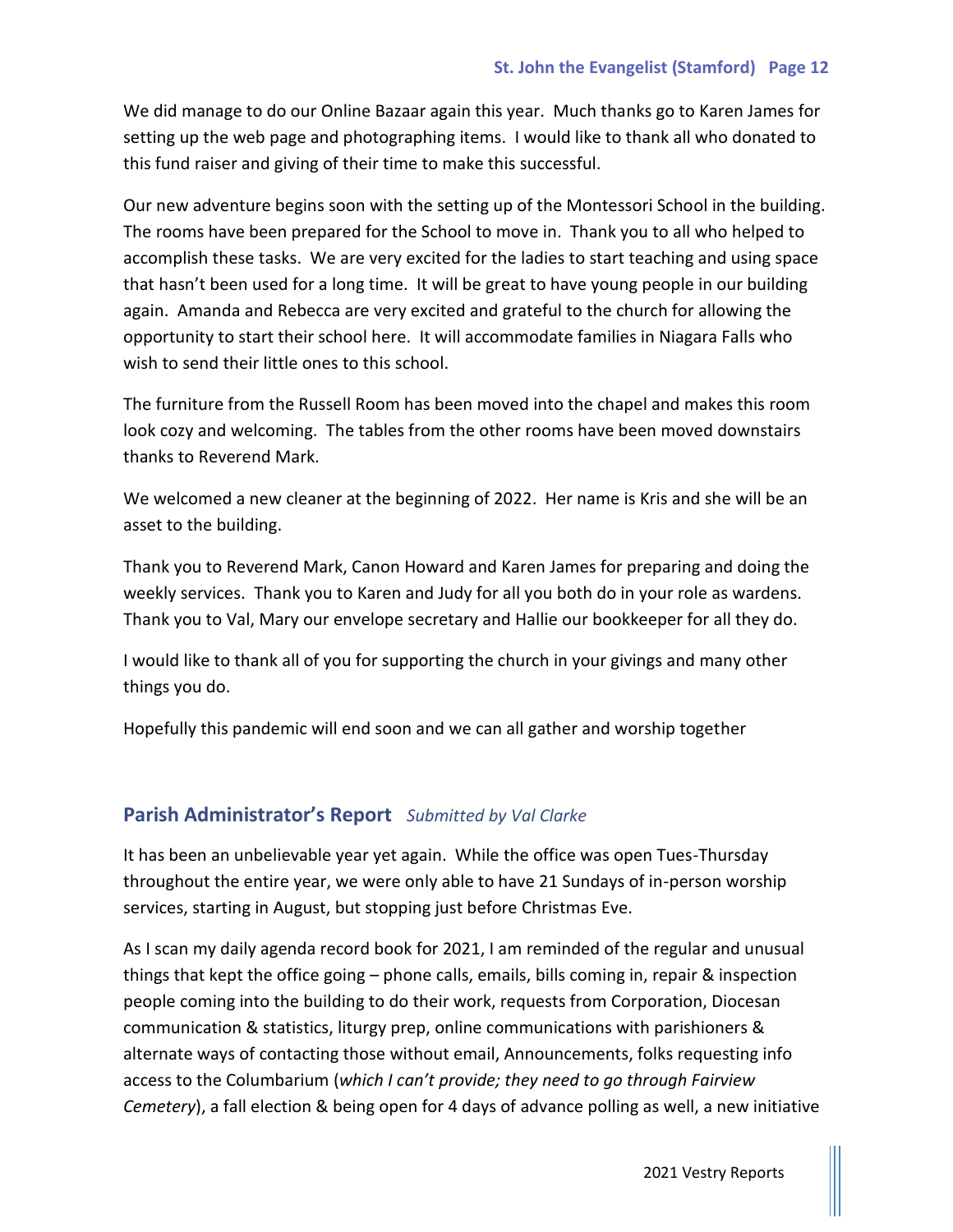to send postcards to those on our parish list (4-5 per week) & some postcards to those who are sick, inquiries about rentals (and refunds for events that had to be cancelled), daily building walk-around and checks (*now a requirement for fire and insurance issues*), typing large-print versions of the Sunday scripture readings, some seasonal St. John's Journals, COVID record documentation, backup files, death notices, memorial donations, garden stones ordering, Adopt-A-Bill emails (*starting in May*) to parish, signs on bulletin board, User Group connections and surveys about returning, mailings at Thanksgiving & Christmas, phone inquiries, Vestry Report booklets, finding dental bus volunteers, documenting vaccination proof requirement for volunteers, processing PAP changes for the Diocese, online advertising and paperwork prep for the Online Bazaar, and so on.

We joined the Next Door community app, using it to advertise our events (*Bazaar, dental bus, recruit choristers*,…) to the local community.

Our amazing voluntary Wardens Team are always popping in, to do their own work and check in. Particular thanks go to Karen James who covered the office for a 3-day week in August when I suddenly had surgery for a detached retina. Thankfully I can see again!

And right now, we are eagerly anticipating the start of the Bee Montessori School. It will be lovely to have wee folks giving life to the building once again. And it will be particularly wonderful to have all of YOU back again when we can finally re-open for good!

# **Parish Council Report** *Submitted by Val Clarke*

The following people were members of Parish Council this past year:

Priest-in-Charge: The Rev. Mark Gladding Wardens: Lil Booth, Judy Giberson, Karen James(deputy warden) Bookkeeper: Hallie Chase Synod Delegates: June Lumber (Year 2 of 2) & Karen James (Year 1 of 2) Synod Alternate Delegate: --- Other Members: Arlene Adamson, Gill Tucker

For 2022 the following are nominated/appointed

Wardens: Judy Giberson, Karen James, Lil Booth (deputy warden) Bookkeeper: Hallie Chase Synod Delegates: June Lumber (Year 2 of 2) & Karen James (Year 1 of 2) Synod Alternate Delegate: --- Other Members: Arlene Adamson, Gill Tucker, Jill Shupe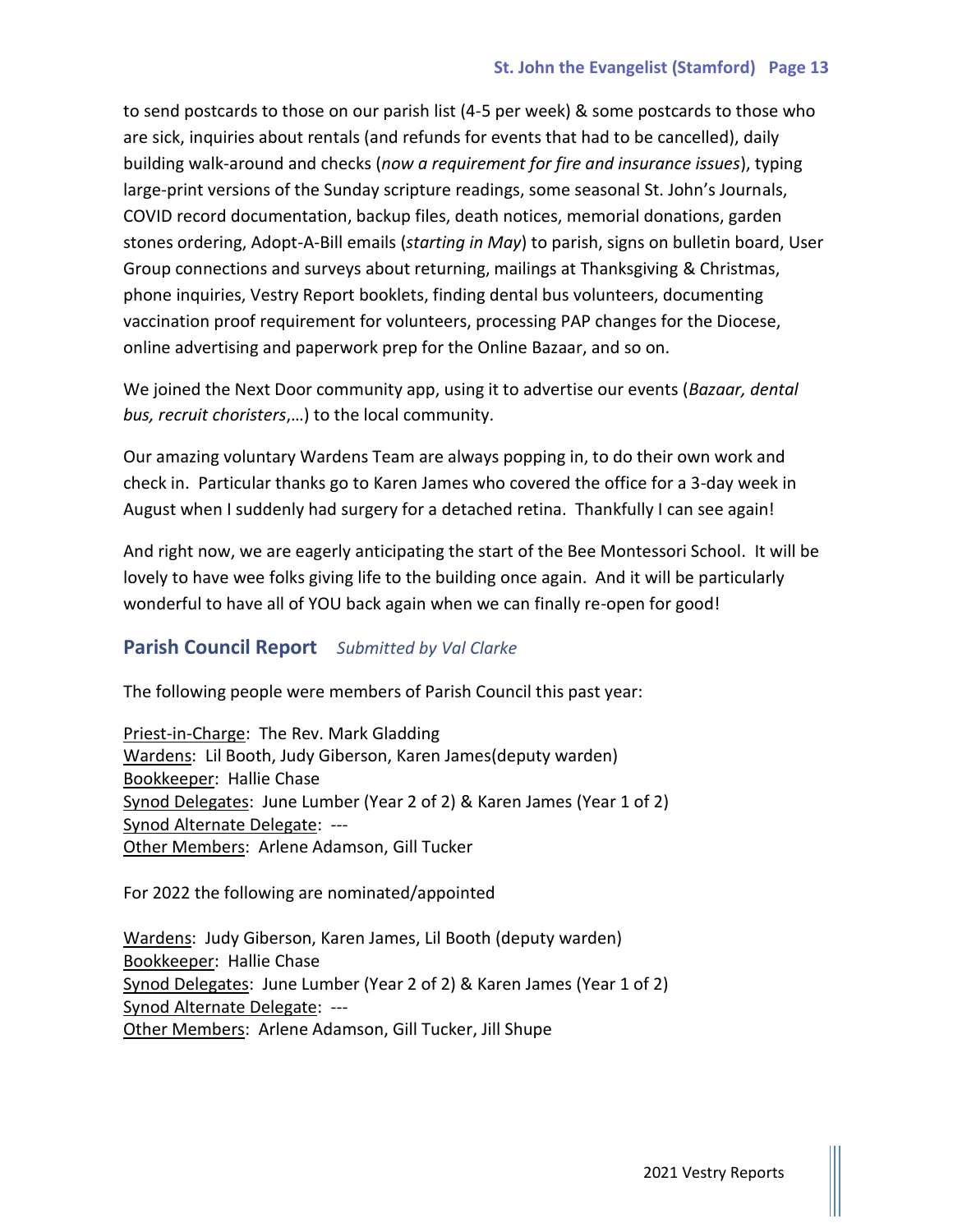# **Volunteers Report** *Submitted by Lynne Coull*

A Great Big Thank You to all those who over the past year have been able to volunteer at St. John's. It hasn't been easy for anyone. But the virtual bazaar and the dental bus have needed you.

Especially we thank Mark, our priest and friend, who has spent countless hours moving furniture, raking gravel, searching the archives, and doing many other things we don't know about.

Special Thanks to our wonderful wardens Karen, Lil, Judy and John. They have been taking care of the church property for the past two years including a daily check of the premises, payment of bills, decisions making, negotiating with Montessori school, cleaning out cupboards, participating on virtual church service etc.

# **Section B**

# **Evangelism & Outreach Reports:**

# **Advent Giving Tree** *Submitted by Val Clarke*

Starting on the First Sunday of Advent, we are now accustomed to collecting donations to be used throughout the Community in support of community charities.

**Advent 1's** focus is WARMTH – with hats, mittens, socks, scarves, blankets, pajamas.

**Advent 2's** focus is PERSONAL PRODUCTS – soaps, toothpaste, toothbrushes, deodorant, shampoo, conditioner, razors, feminine hygiene products, diapers and wipes, etc.

**Advent 3's** focus is TOYS AND BOOKS – for boys and girls of all ages.

**Advent 4's** focus is FOOD – non-perishable items such as pasta, canned fruit & vegetables, peanut butter, cereal boxes, canned meats & fish, and items that come in small packages such as granola bars, cheese & cracker packets, juice boxes, beef jerky, etc.

We received a letter in January 2022, thanking us for the December donations of \$275 and a Staples gift card, in addition to all the Advent Giving Tree gifts we collected for our neighbours in need. In 2021, we had them pick up donations twice in December, to enable quicker distribution of donations to those in need.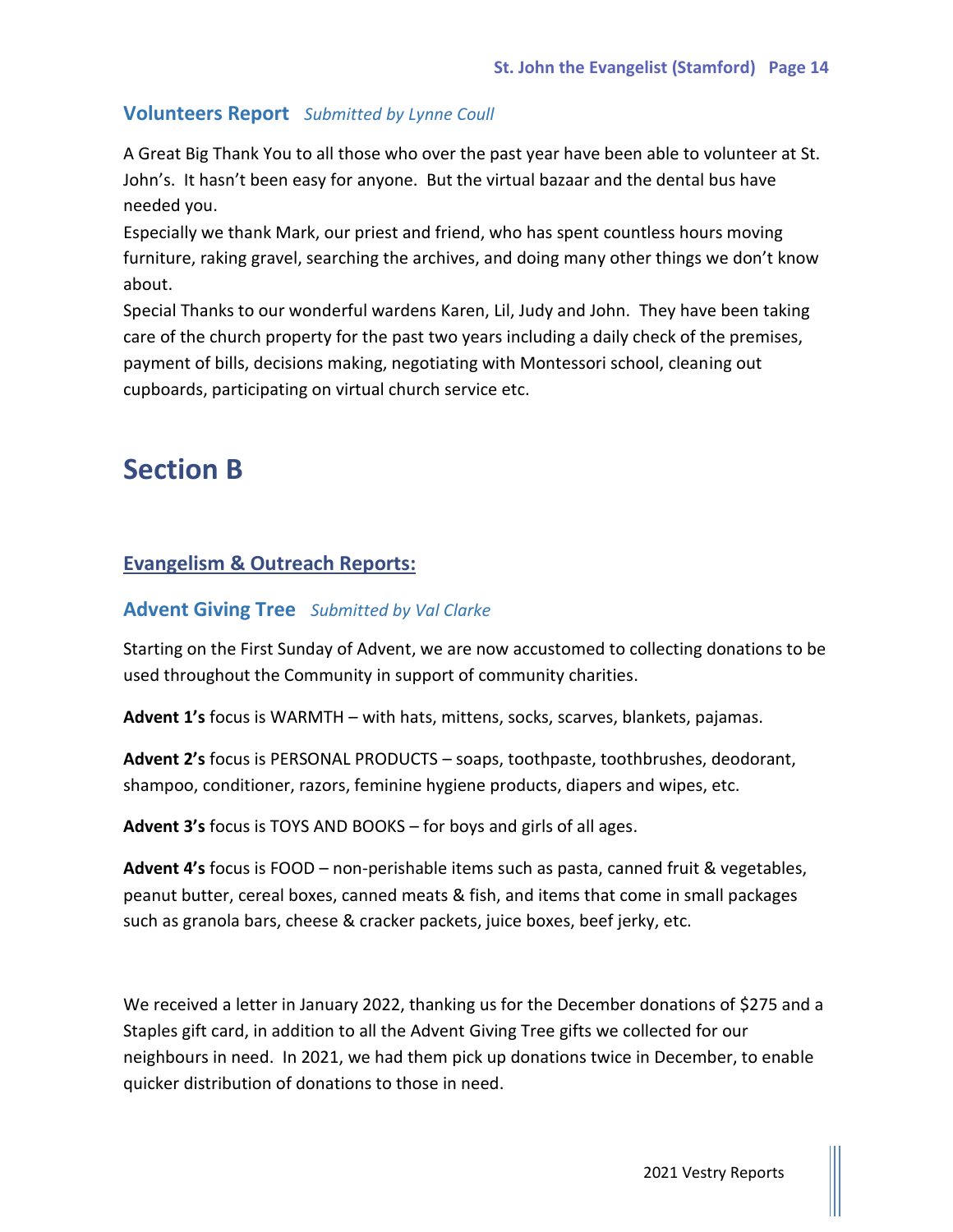#### **Project SHARE** *Submitted by Val Clarke*

We continue to support Project Share on a regular basis, not just through our Advent Giving Tree.

We received a letter in November thanking us for our Thanksgiving donations of \$178 pounds in food and \$225 in cash. Good work, St. John's, in aiding our community!

## **Various Outreach Projects During the Year** *Submitted by Val Clarke*

To get a true picture of this past year, we should also acknowledge these additional outreaches for the benefit of our Community:

**Dental Bus:** In 2021 we began offering our parking lot occasionally to Niagara Regional Health, in order for them to park an RV and offer free dental service to those 17 years of age and under. We also offer our washrooms to those working on the RV, and the building is opened for these visits by volunteers. All dental bookings are done through Niagara Region Health. We have several dates booked for 2022 as well. Thanks to Rev. Mark for helping to set this up.

**Moon Time Sisters Collection:** Beginning in the October, we became a local collection site for Moon Time Sisters feminine hygiene/menstrual products to be shipped to the north. Prices for these items in the north can be quite formidable and roadways can become impassible in the winter, so donated supplies were much appreciated. We had a tremendous response to this request. Thanks to Verna Saveall for organizing this.

**St. George's Breakfast Club Red Jam Collection**: We have been collecting red jam bottles in support of St. George's Breakfast Club in St. Catharines. Thanks to Eleanor Frost for organizing and distributing the jars, and for everyone who keeps supplying the jam.

**Elections Canada Polling Stations**: In support of our local community, once again we hosted polling stations in September for the Federal Election. For the first time, we also hosted 4 days of Advance Polls. Besides helping our community, this also brought in income for the church.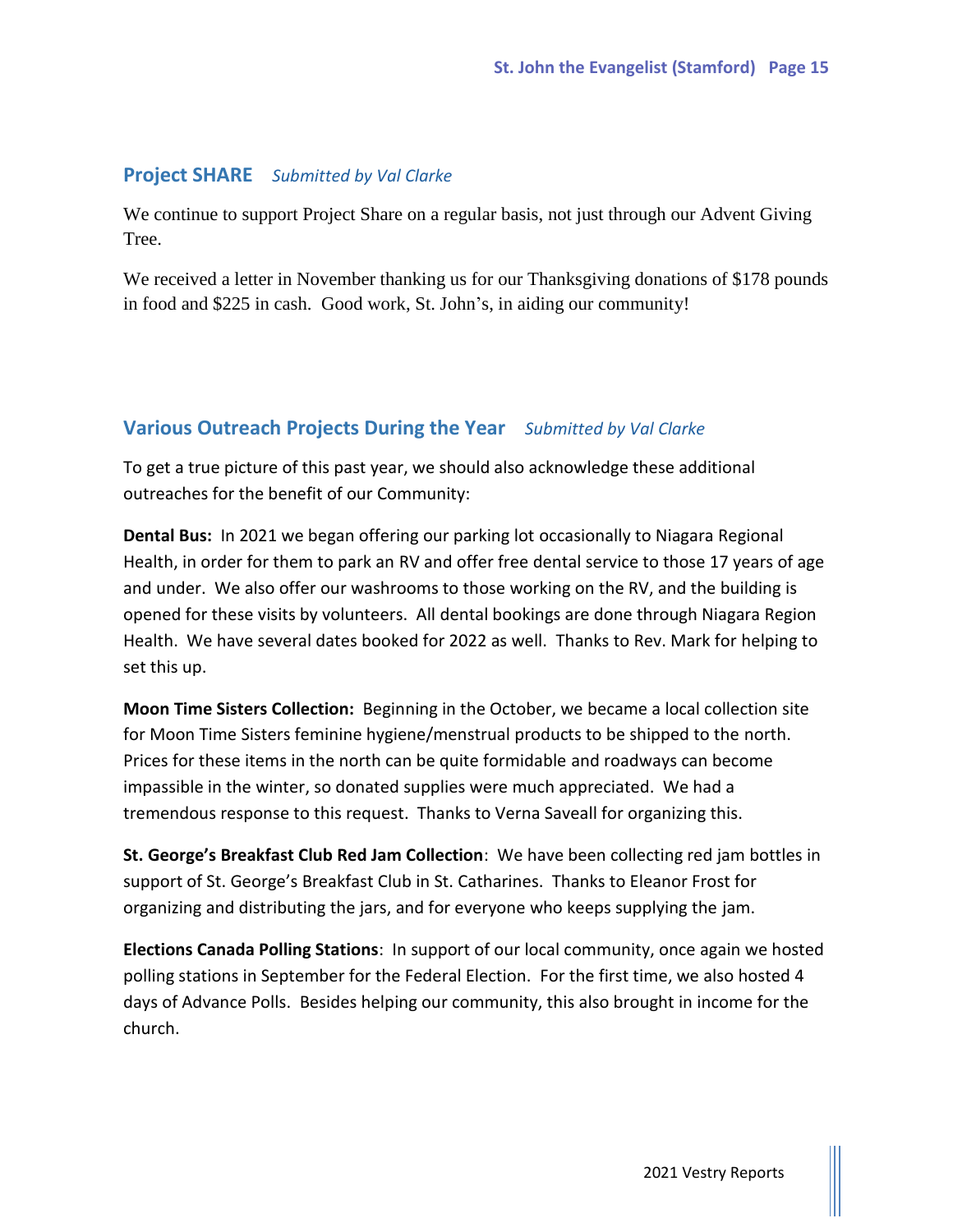#### **Worship Reports:**

#### **Worship Vestry Report** *Submitted by The Rev. Mark Gladding*

With the church being closed for worship for most of the past year it's fair to say that worship has been a challenge. We moved our worship online with a weekly service posted to Facebook and a mid-week service on zoom. When we were able to worship in person we continued with a live-stream option on Facebook for those not comfortable coming to "in person worship" (a term we would have never used pre Covid-19!) .

My expectation is that the prohibition of in person worship will end in March and we will be able to gather together again on Ash Wednesday. Hopefully by Easter the world will have settled down and folks will once again feel comfortable in coming to church – although I expect that might take until September if Covid can be kept under control over the summer months. We will continue with the live streaming of our service once we do re open as there will continue be folks unable to worship with us in person.

Thanks goes to Val, Karen, Lil and Judy for providing leadership to our online worship. Thank you also to Fr. Howard for filling in on the weeks that I'm not able to attend. As we move into the upcoming year I hope that you'll feel comfortable in resuming your attendance and leadership roles on Sunday mornings. Worship is really the work of all God's people and it is wonderful to see our diversity on display week by week.

It will be wonderful to see you again in person on Sundays at St. John's in 2022!

Markt

**Music Ministry** *Submitted by Val Clarke*

A year without a choir. Who would ever have imagined it? We were open even fewer Sundays than in 2020, but we were able to maintain broadcasting services. While I always played music at online and in-person worship services, we weren't able to sing (with our masks on) until mid-October, and closed before our Christmas services.

Despite online newspaper ads, community television ads, community groups ads, paper flyer ads, phone calls and email, we were unable to find choristers during this pandemic. A major

2021 Vestry Reports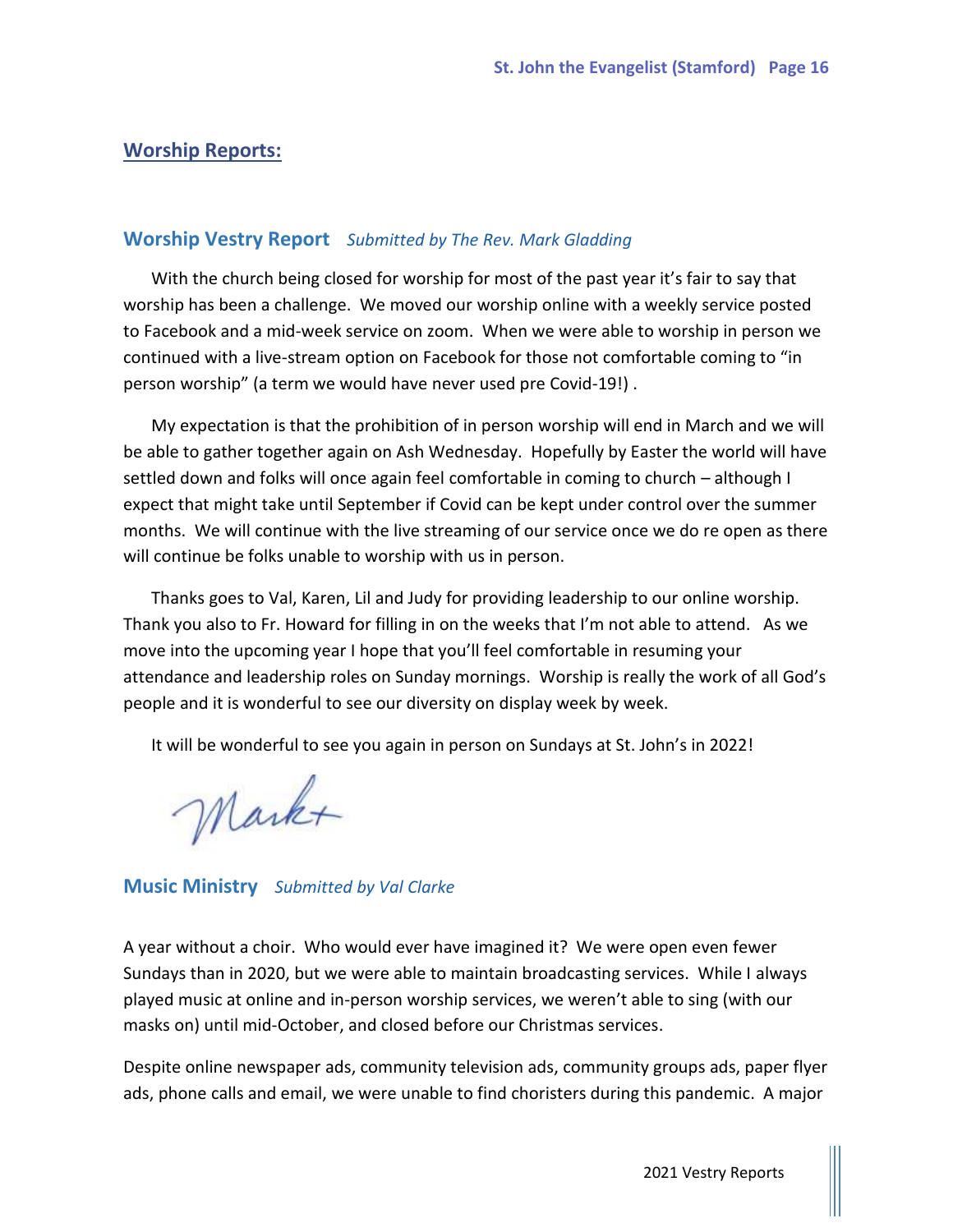issue was having to wear masks. We all long for the day when we are mask-free at church, but we aren't there yet. Sigh.

As you will hear from the Wardens, due to our financial situation, I was informed in September that my job as Music Director has been ended in January 2022. In the future, I will only be playing for the 10:30am Sunday services, and there will "no longer be the expectation of a choir". This is all quite sad, but financially understandable given the circumstances. I have been very grateful to have had this ministry at St. John's since November 2008, and to have been a church music director continuously for 39 years.

# **Parish Fellowship & Events Reports:**

## **Online Christmas Bazaar** *Submitted by Stacey Allegro*

Our bazaar this year was again on line thanks to the enormous help of the Wardens. We had numerous volunteers knitting, baking and making preserves, donating to the making of over 100 baskets, as well as donations of beautiful wooden bird sculptures and sweater ornaments. We took phone calls for 3 days, and offered contactless pickup for everyone who ordered.

Our profit was \$3723.75. A huge thank you to all who helped with the website, photographing, taking orders, organization and everything that was needed to make this event the success it was. We hope that it will be our last on line bazaar, and that 2022 will allow us all to gather again for the REAL DEAL!!!!

## **Widows Support Group** *Submitted by Eleanor Frost*

As it is for most groups, ours has not had a meeting or Lunch-out in a VERY long time.

However, we are not out of touch. The telephone is our life-line, and I speak with everyone regularly. This includes Valerie Williams in Perth – who is doing very well, by the way!

Our dozen members will be reduced by one shortly, as Stella Embleton is relocating to Vancouver. We shall all miss her.

We are all crossing our fingers that this Covid issue will soon be resolved, and we can all meet face to face once again.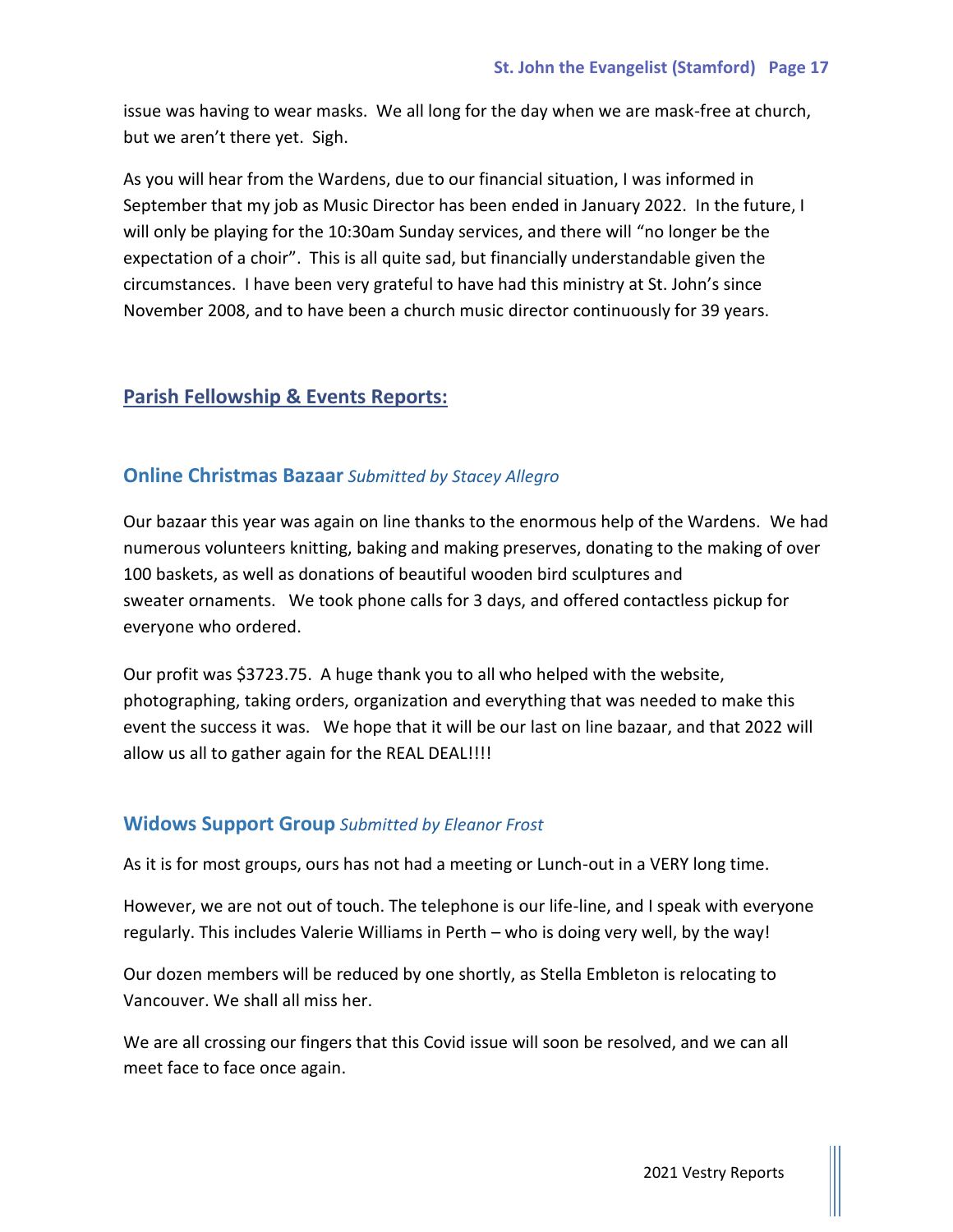# **SECTION C**

# **User Group Reports – none required for 2021, due to Covid-19 closures.**

**\*\*** While Narcotics Anonymous *were* allowed by the Bishop to meet, mostly they met online. They met here for about 3 months in the fall, with an average attendance of 6, but then reverted again to online gatherings in December.

# **SECTION D**

# **Financial Reports:**

**Endowment Fund** *Submitted by Val Clarke*

The Endowment ("Foundation") Fund began 2021 with \$112,489.18.

At various times during the year, Corporation decided to withdraw funds to help with expenses. A total of \$20,800 was removed from the Fund during the year.

At Dec. 31, 2021, the fund had a balance of \$106,339.81.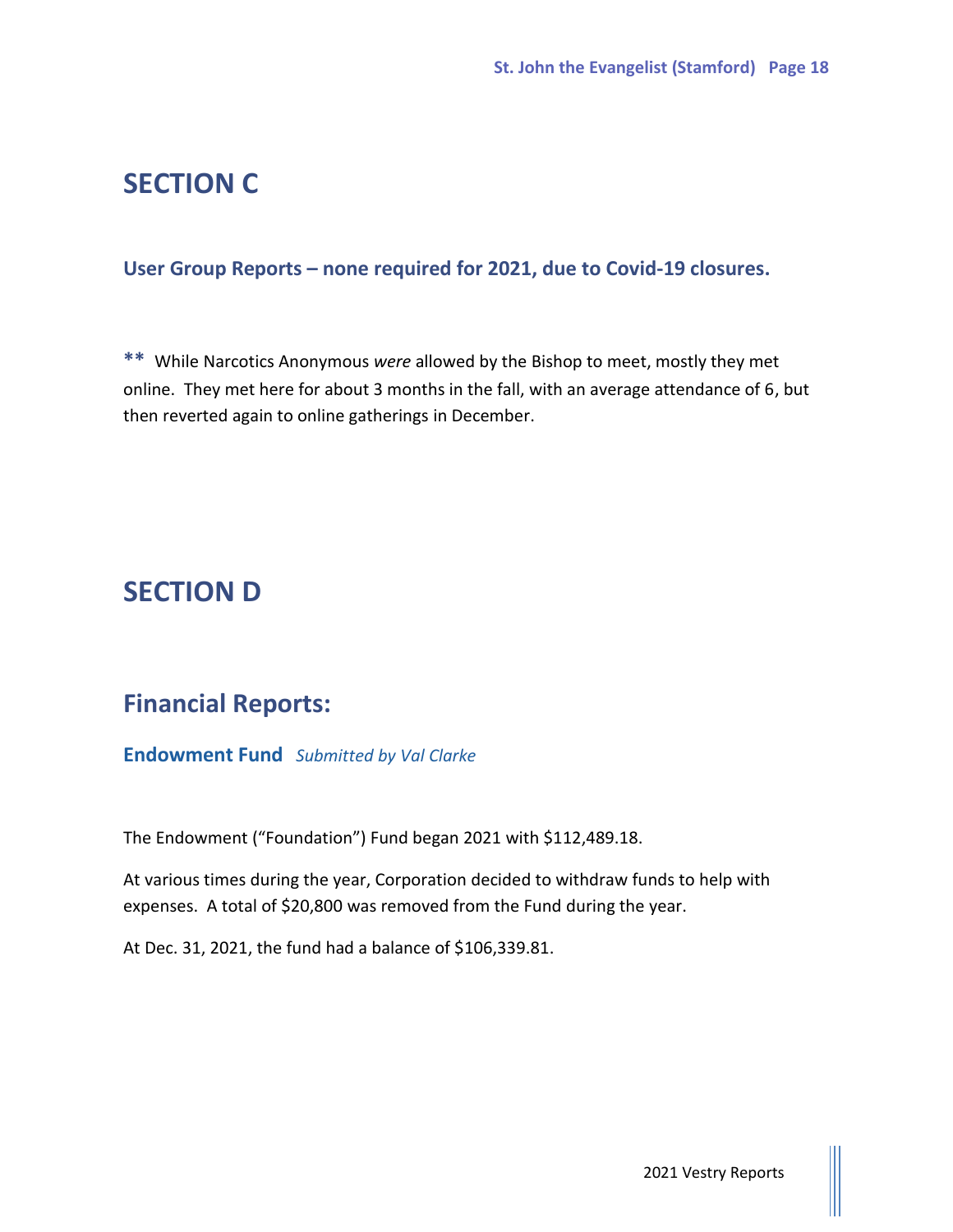# St John the Evangelist, Anglican Church<br>Income Statement 01/01/2021 to 12/31/2021

| <b>EVENUE</b> |  |  |
|---------------|--|--|

| Regular Sunday Givings                |                     |
|---------------------------------------|---------------------|
| Special Envelopes                     | 8,380.00            |
| Other Givings                         | 11,810.15           |
| General Offerings                     | 36,234.55           |
| Direct Deposits                       | 53,603.51           |
| <b>Total Regular Sunday Givings</b>   |                     |
|                                       | 110.028.21          |
| Other Income                          |                     |
| Adopt A Bill                          | 8.485.38            |
| Annual Bazaar Funds                   | 4,010.75            |
| Beneficiary Benefit                   | 61,910.27           |
| Fundraising                           | 169.83              |
| Funeral Receptions                    | 100.00              |
| Memorials                             | 4,065.72            |
| <b>Open Collections</b>               | 631.20              |
| Synod Profit Sharing                  | 374.02              |
| Rental Income                         | 1,700.00            |
| Canada Helps                          | 624.00              |
| Sanctuary Lamp                        | 10.00               |
| Donations In Kind                     | 3,863.57            |
| CEWS                                  | 10,408.97           |
| Unrealized Gain(Loss) On Invest       | 18.034.25           |
| <b>Total General Revenue</b>          | 114,387.96          |
| Interest Income                       |                     |
| Interest Income                       | 26,319.42           |
| <b>Total Interest Income</b>          | 26.319.42           |
| <b>TOTAL REVENUE</b>                  | 250.735.59          |
| <b>EXPENSE</b>                        |                     |
| <b>Payroll Expenses</b>               |                     |
| Salaries and Wages                    | 73,186.57           |
| Supply Clergy                         | 837.00              |
| <b>Total Payroll</b>                  | 74.023.57           |
| <b>Admin and Office</b>               |                     |
| Bank Charges                          | 641.71              |
| Copier Lease                          | 1,736.32            |
| Interest On Debt                      | 593.17              |
| Office and Printing                   | 2,175.03            |
| Bookkeeping                           | 818.57              |
| <b>Total Admin and Office</b>         | 5,964.80            |
| <b>Building Upkeep</b>                |                     |
| Alarm System Monitoring               |                     |
| Caretaking Supplies                   | 1.319.25            |
| Cleaners                              | 37.46               |
| Heating Gas                           | 5.100.00            |
| Hydro                                 | 5,765.31            |
| Kitchen Supplies                      | 2,376.43            |
|                                       | 6,668.65            |
| Landscaping Maintenance               | 2,818.05            |
| Maintenance Repair and Supplies       | 13,135.61           |
| Property Insurance                    | 15,012.00           |
| Snow Removal                          | 2,598.50            |
| Telephone and Internet                | 2,474.88            |
| Waste Services                        | 638.51              |
| Water<br><b>Total Building Upkeep</b> | 673.21<br>58.617.86 |
|                                       |                     |
| <b>Church Expenses</b>                |                     |

Printed On: 02/03/2022

Page 1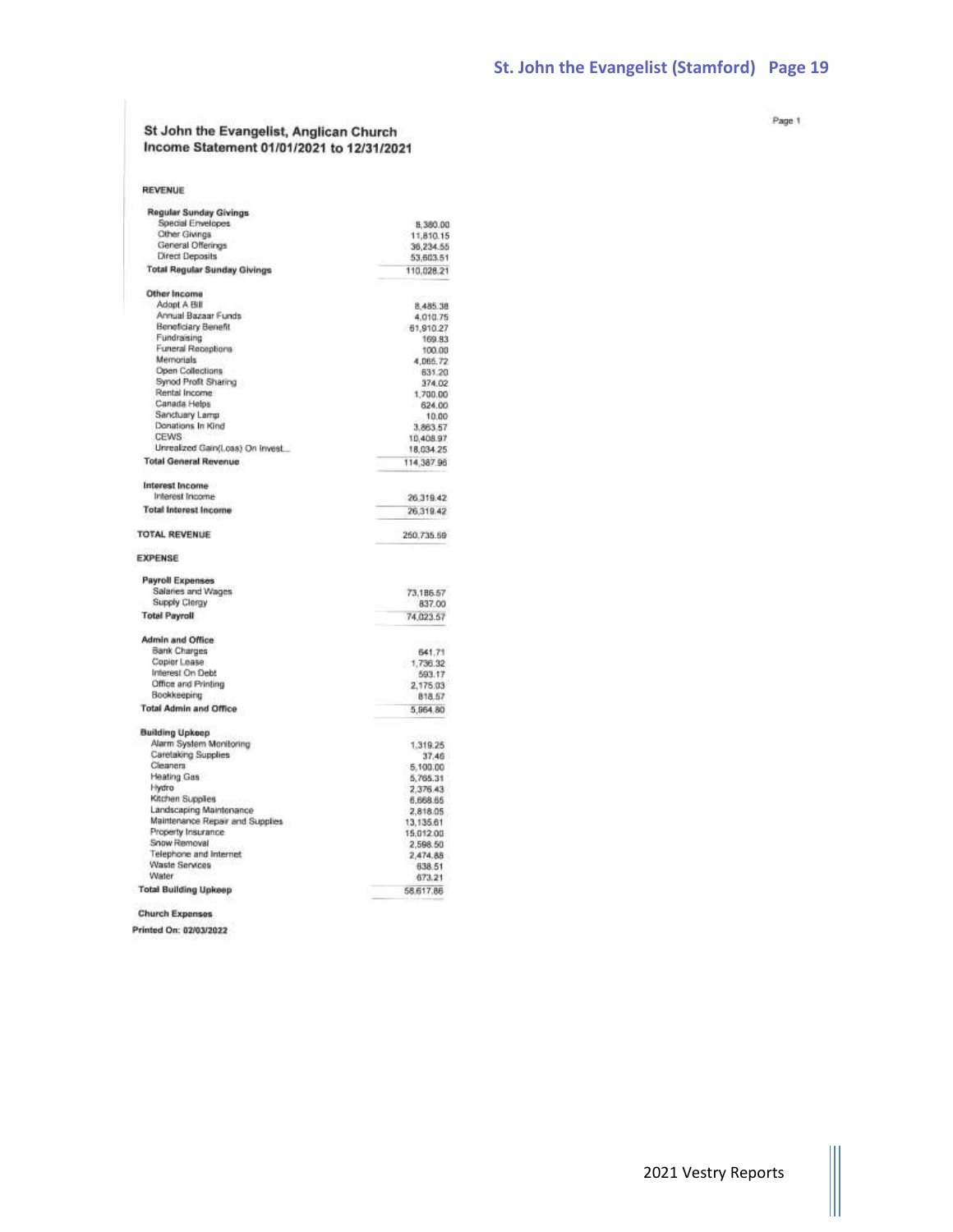# St John the Evangelist, Anglican Church<br>Income Statement 01/01/2021 to 12/31/2021

| Altar Supplies                          | <b>The State State</b><br>118.00 |
|-----------------------------------------|----------------------------------|
| Church and Worship Supples              | 1,463.09                         |
| Youth Programs                          | 418.78                           |
| Fundraising Expenses                    | 1.174.16                         |
| <b>Total Church Expenses</b>            | 3.174.03                         |
| Outreach Program<br>Dioceson Assessment | 33,202.27                        |
| <b>Total Outreach Programs</b>          | 33,202.27                        |
| <b>TOTAL EXPENSE</b>                    | 174, 982, 53                     |
| <b>NET INCOME</b>                       | 75,753.06                        |
|                                         |                                  |

Page 2

Printed On: 02/03/2022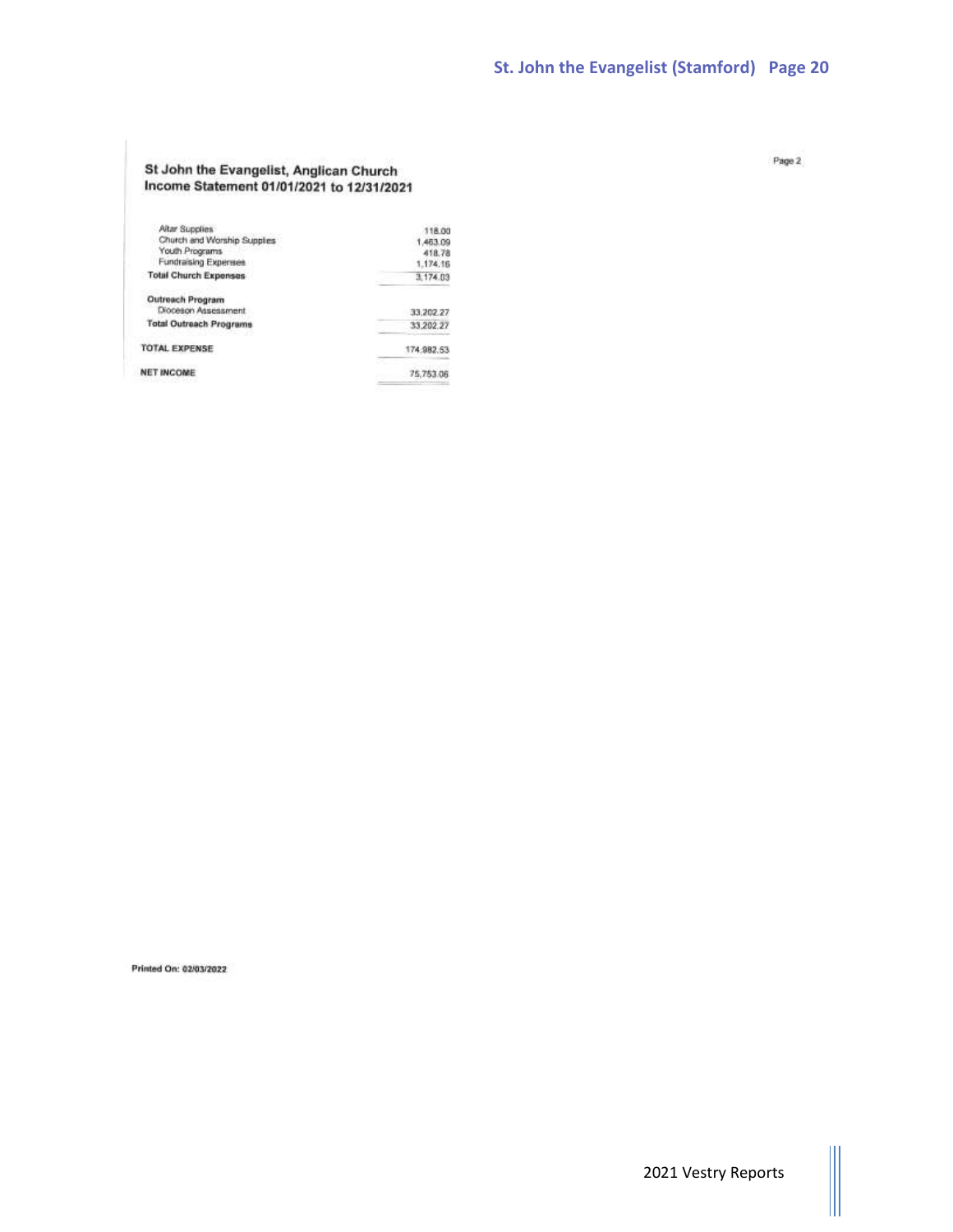#### St John the Evangelist, Anglican Church Balance Sheet As at 12/31/2021

| 74,109.09<br>161.40<br>155.26<br>49.02<br>74,474.77<br>375.39<br>2,707.20<br>3.082.59<br>106.339.81<br>173,241.29 |
|-------------------------------------------------------------------------------------------------------------------|
|                                                                                                                   |
|                                                                                                                   |
|                                                                                                                   |
|                                                                                                                   |
|                                                                                                                   |
|                                                                                                                   |
|                                                                                                                   |
|                                                                                                                   |
|                                                                                                                   |
|                                                                                                                   |
|                                                                                                                   |
|                                                                                                                   |
| 279,581.10                                                                                                        |
| 357,138.46                                                                                                        |
|                                                                                                                   |
|                                                                                                                   |
| 992.18                                                                                                            |
| 992.18                                                                                                            |
|                                                                                                                   |
| 8,467.60                                                                                                          |
| 8,488.21                                                                                                          |
| 6,267.70                                                                                                          |
| 1,000.00                                                                                                          |
|                                                                                                                   |
| 1,000.00                                                                                                          |
| 1,510.00                                                                                                          |
| 2,000.00                                                                                                          |
| 783.00                                                                                                            |
| $-60.00$                                                                                                          |
| 495.00                                                                                                            |
| 29,951.51                                                                                                         |
|                                                                                                                   |
| 64,691.19                                                                                                         |
| 380.00                                                                                                            |
| 65.071.19                                                                                                         |
|                                                                                                                   |
| 115.176.50                                                                                                        |
| 115, 176.50                                                                                                       |
| 211.191.38                                                                                                        |
|                                                                                                                   |
|                                                                                                                   |
| 70.194.02                                                                                                         |
| 75,753.06                                                                                                         |
| 145.947.08                                                                                                        |
|                                                                                                                   |
| 145.947.08                                                                                                        |
| 357,138.46                                                                                                        |
|                                                                                                                   |

Printed On: 02/03/2022

Page 1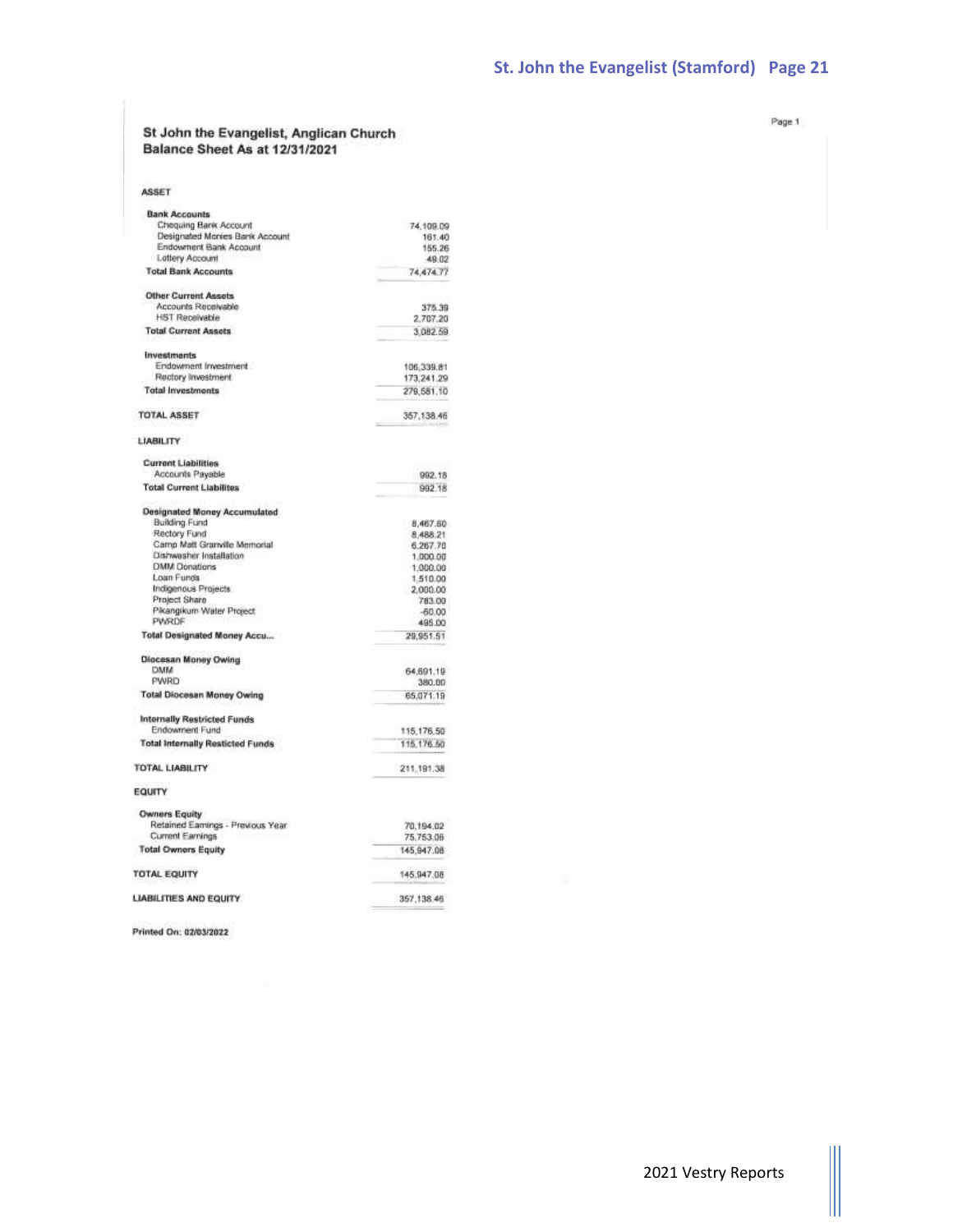# St. John's Niagara Falls - Budget 2022

# **Revenue**

| Giving from parishioners              | \$<br>120,000.00      |                                              |
|---------------------------------------|-----------------------|----------------------------------------------|
| Other income (fundraising, rent etc.) | 35,000.00             |                                              |
| Interest income                       | 24,000.00             | from endowment $\mathcal{C}^*$ rectory funds |
| <b>Total Revenue</b>                  | \$<br>179,000.00      | no change from 2021                          |
|                                       |                       |                                              |
| <b>Expense</b>                        |                       |                                              |
| Payroll                               | \$83,000.00           | caretaker included here now                  |
| Admin & Office                        | 6,000.00              |                                              |
| Building upkeep                       | 53,000.00             | new floor in the kitchen, caretaker          |
| Church expense                        | 3,000.00              | moved to payroll                             |
| Diocese of Niagara                    | 18,000.00             |                                              |
| Long Term debt retirement             | 6,000.00              |                                              |
| \$<br><b>Total Expenses</b>           | 169,000.00            |                                              |
| <b>Net</b>                            | $10,000.00$ (Surplus) |                                              |
|                                       |                       |                                              |

*Note:* We will need the surplus in 2023 as our DMM (our share of the Diocese of Niagara budget) will be increased by approximately \$15,000.00 because of the large bequest we received in 2021.